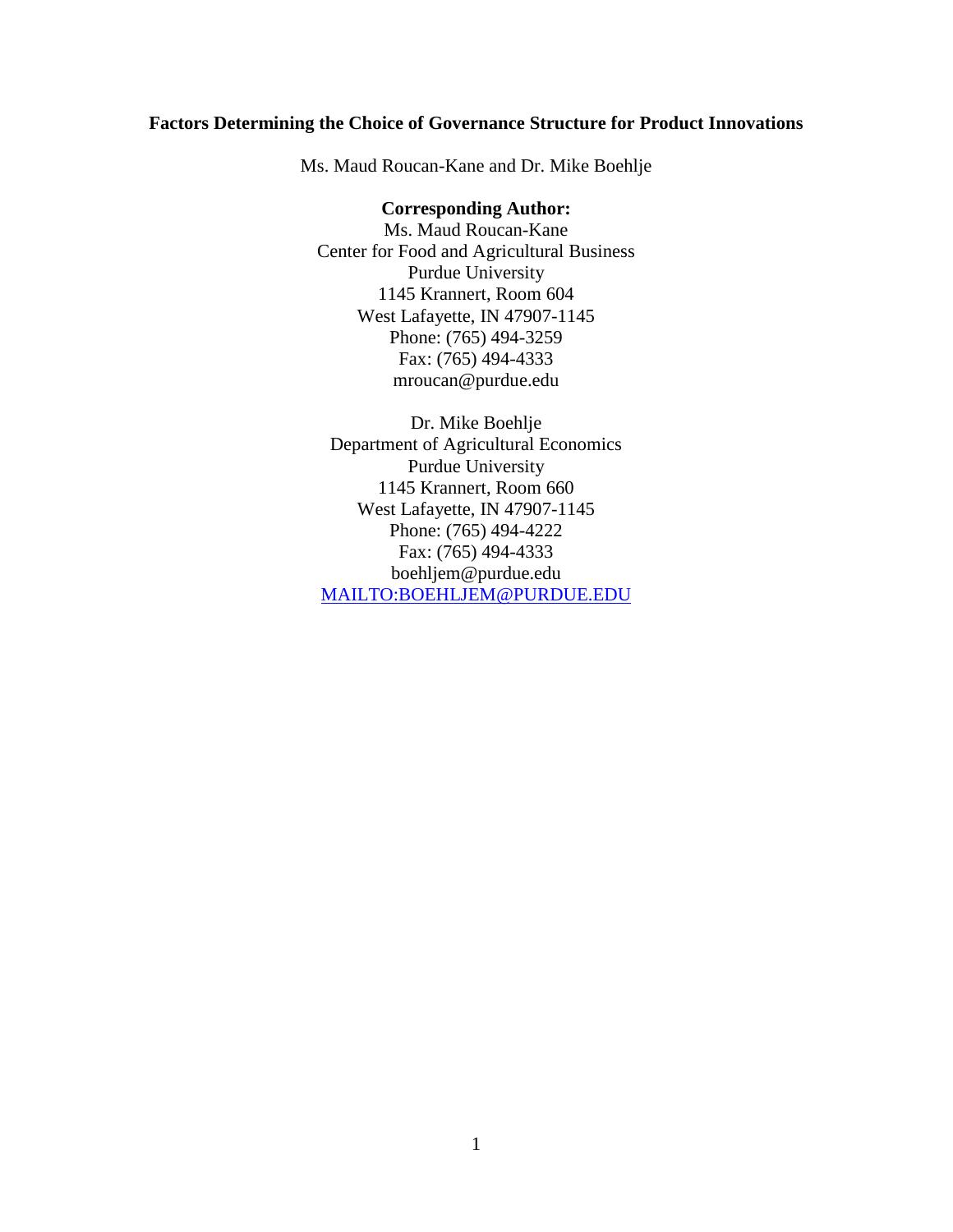#### **Factors Determining the Choice of Governance Structure for Product Innovations**

*This paper presents factors and propositions behind the choice of governance structure to explore, develop, and commercialize innovation projects while mitigating market and technical uncertainties. We propose that 10 factors are likely to be influential in the choice: market uncertainty, technical uncertainty, risk of leakage of private information, speed, capability considerations, preemption strategies, past experiences with a governance structure, potential profit, antitrust consideration, peer's pressure. We develop propositions about how differences across these 10 factors influence the choices that firms make in terms of governance structure. In addition to looking at how these dimensions affect the choice of governance structure, we add to the literature by looking at this choice over time. Thus, we state propositions regarding the importance of each factor among the stages of the innovation cycle: idea generation/ prototyping, manufacturing/production, commercialization/marketing. We also hypothesize how the decision making process may be different depending on the type of innovation. We conclude with suggestions on how to test those propositions.* 

Many authors have written about the importance of innovation. Brown et al. (2003; p1) stated that "Innovation is the lifeblood of successful businesses. […] [It] has become every firm's imperative as the pace of change accelerates. The challenges of this imperative increasingly require leaders to manage uncertainty and pursue learning and innovation across the boundaries of firms". Successful companies, like Google, devote a significant share of their time to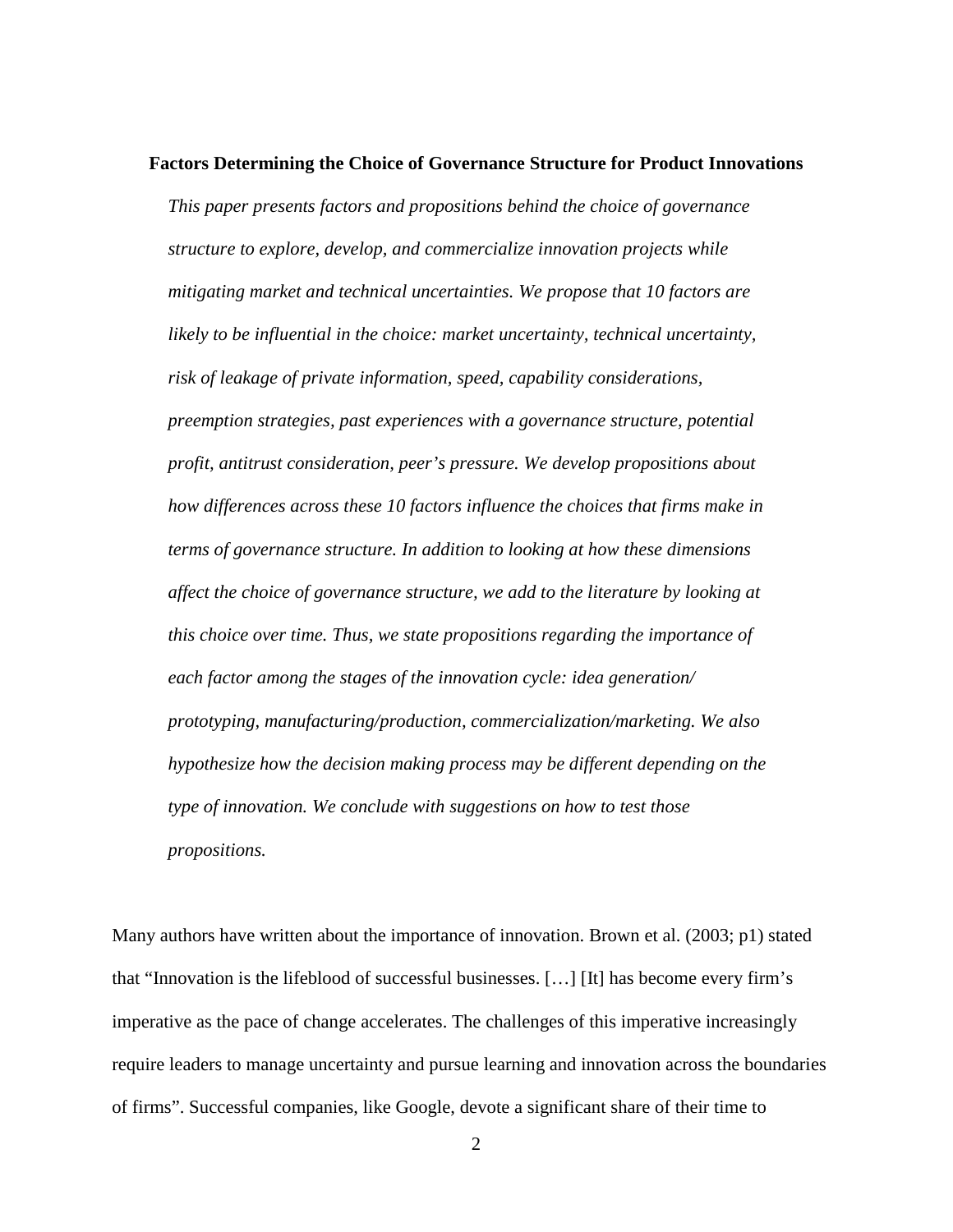innovation (Iyer et al., 2008). The Boston Consulting Group (2006) surveyed executives in their 2005 innovation survey. The group found that 90% of the surveyed executives believe organic growth through innovation is essential and nearly three-quarters of these executives will increase spending on innovation (The Boston Consulting Group, 2006). McKinsey surveyed top executives and found that more than 70% consider that innovation will be at least one of the top three drivers of growth for their company in the next three to five years (Barsh et al, 2008). The agribusiness sector is no stranger to this phenomenon. Over the last 150 years, it has seen several waves of innovation related to machinery, chemistry, seed, information management (Graff et al., 2003; Gray et al., 2004).

While innovation is clearly seen as important, it faces challenges. One of the challenges related to innovation – and the focus of this paper – is the associated uncertainty (Boehlje et al., 2005). To mitigate uncertainty, companies have used governance structures as a way to share risk with other firms (McGrath and MacMillan, 2000). Because uncertainty is evolutionary, the choice of governance structure has to be dynamic, i.e., governance structures have to evolve over time. The objective of this paper is to study the factors affecting the choice of governance structure for product innovations, and as the product moves through the innovation cycle. . Wang and Zajac (2007) stated that only 14 percent of companies developed specific policy guidelines or criteria for choosing between forming an alliance and acquiring a potential partner.

#### **Definitions**

Following Christensen et al. (2004), we categorize innovation into sustaining and disruptive innovations. Sustaining innovations deal with improving a current product. Disruptive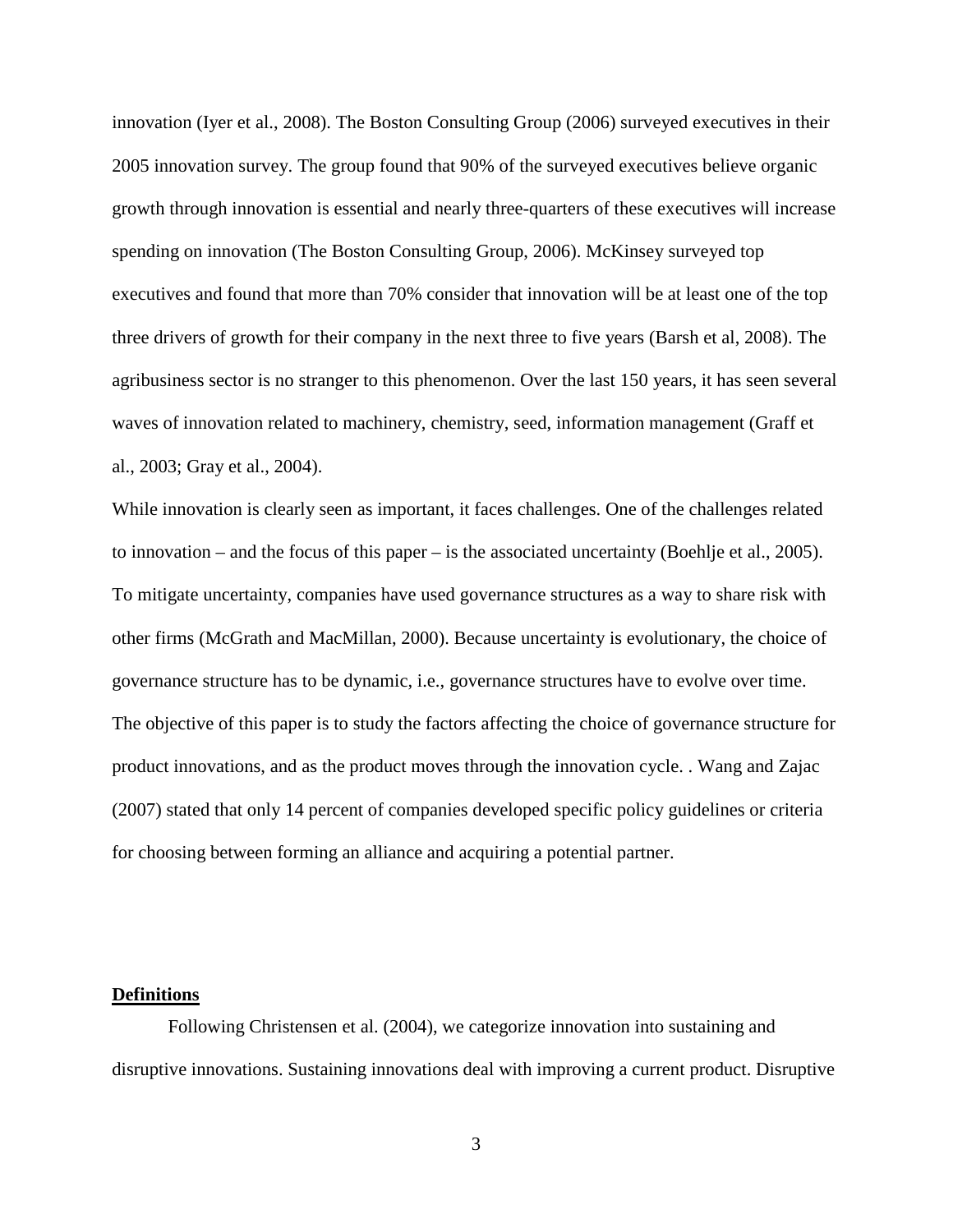innovations refer to the creation of a new product or value proposition. Using Castañer et al.(2008) and Garcia and Calantone (2002), we segment the innovation cycle into the following stages: Research/development/prototyping, manufacturing/production and marketing/commercialization (see Figure 1). The stage research/development/prototyping refers to the generation of the idea; the research to develop, prototype a product, and determine the production needs; and the marketing tests to determine the demand. The manufacturing/production stage, as indicated, refers to the manufacturing and production of the product full scale and in large quantities. Marketing/commercialization consists of promoting the product and making it available in the retail arena (Hauser, 2008).





Source: Authors

Time

Our concern in this paper is how the strategic, marketing, economic and environmental factors influence the level of hierarchy of the governance structure along the full integration continuum. The integration continuum refers to governance structures organized from non-hierarchical (also called market governance) to highly hierarchical (also called ownership governance). One can also think of the continuum in terms of commitment levels -- commitment in the sense of the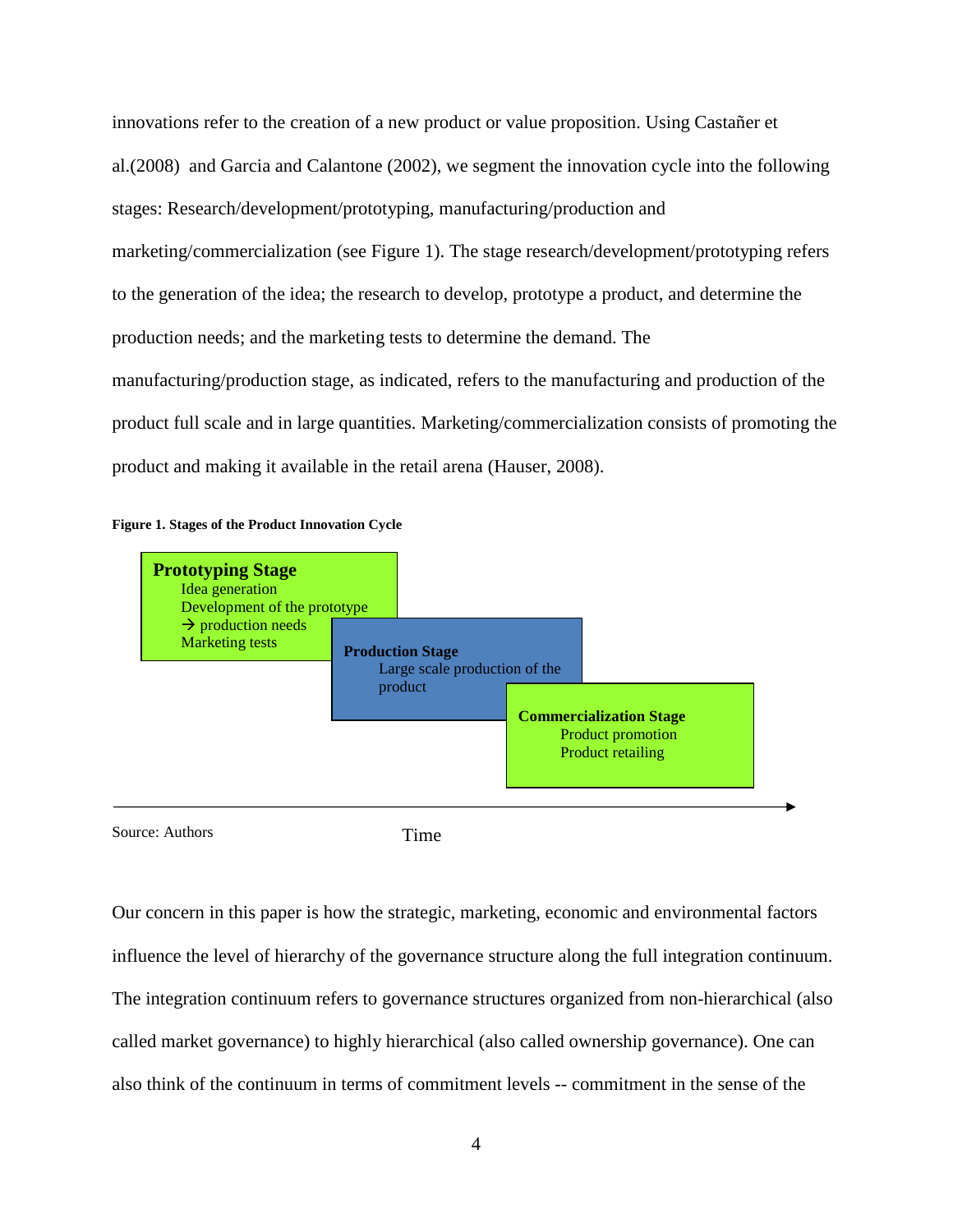level of investment and/or the strategic and constraints/barriers the firm is facing with the structure.



**Figure 2. Examples of Governance Structures along the Integration Continuum** 



#### Source: Authors

The creation of these various governance structures/inter-firm relations is motivated by diverse considerations besides uncertainty mitigation and management. The use of governance structures may be a way to acquire technological capabilities such as knowledge, expertise, business experience with the technology, and intellectual property rights (King and Schimmelpfennig, 2003; Ahuja and Katila, 2001). Some companies use inter-firm relations to learn new skills (Gulati, 1995); or reap economies of scale and scope (Sampson, 2007). Other companies see governance structures as a means to access markets or improve market power; achieve production efficiency; enhance financial flexibility; and to gain access to key personnel or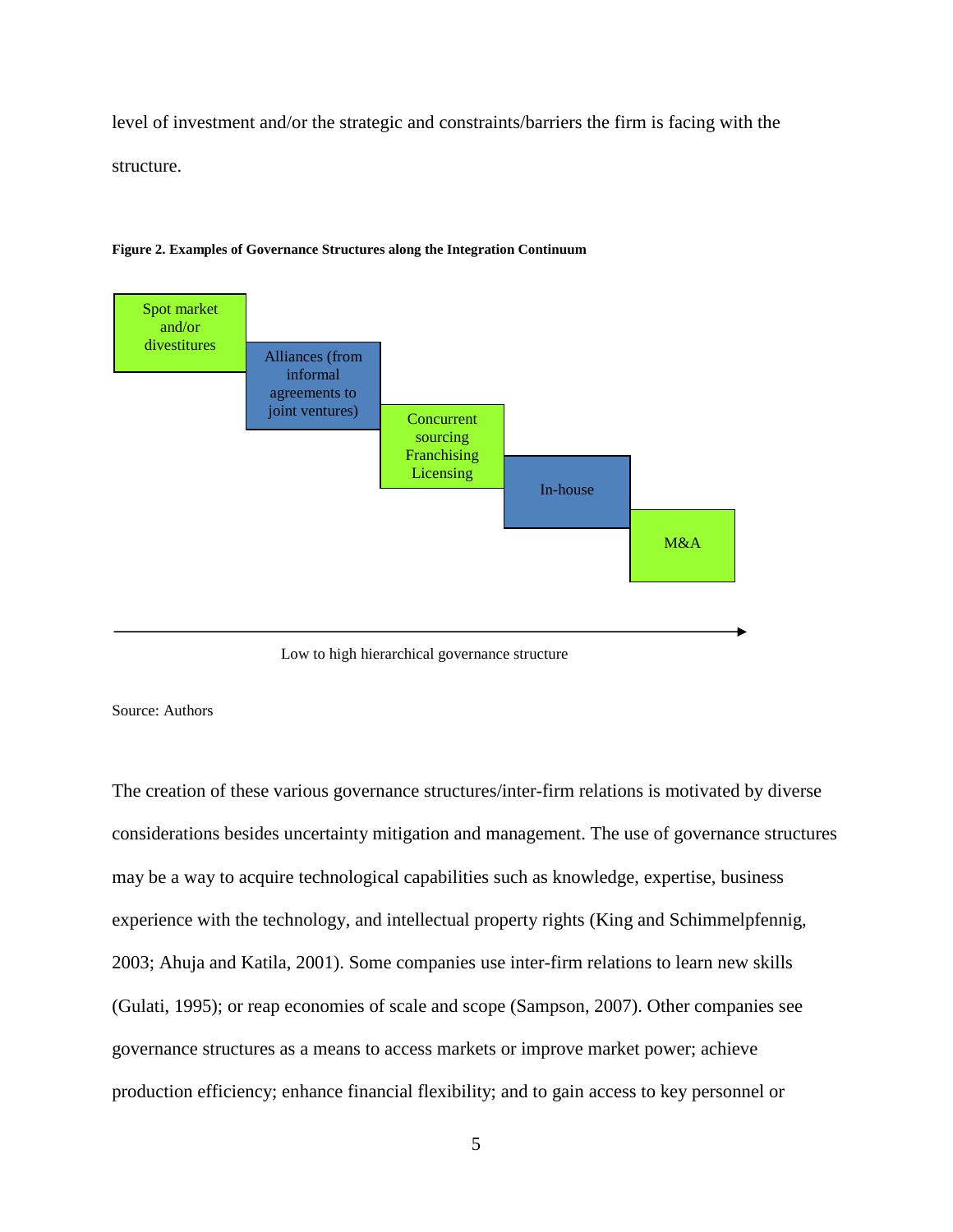governance resources (Richards and Manfredo, 2003; Lorenzoni and Lipparini, 1999). Strategic reasons such as competitive preempting<sup>1</sup> can also be at the cause of a governance structure choice (Stanek, 2004; Hagedoorn, 1993; Orelli, 2008). In this paper, we focus on the reasons behind the choice of a governance structure specific to innovation projects.

### **Factors Affecting the Choice of Governance Structure for Product Innovation**

Dodourova (2003) presented an extensive list of factors affecting the choice of a governance structure. Sakakibara (2002) investigated industry and company's factors on the firm's rate of participation in R&D's consortia. Using an event history technique on a dataset of 312 Japanese firms in 74 industries for the period 1969-1992, he showed that firms with weak competition and appriopriability conditions are more likely to engage in consortia. He further reported that a firm's R&D capabilities, a firm's encounter with other firms through past relationships and in the market, a firm's past experiences with organizational structure, and a firm's age also positively increase the likelihood of consortia formation.

Following Sakakibara (2002), we focus on the factors to consider when choosing a governance structure to discover, implement, or commercialize innovation projects. We propose that 10 factors are likely to be influential in the choice: market uncertainty, technical uncertainty, risk of leakage of private information, speed, capability considerations, preemption strategies,

 $\overline{a}$ 

 $1$  Competitive preemption consists of a firm forming alliances to block a competitor from forming similar ones or to discourage a competitor from entering a market (Stanek, 2004).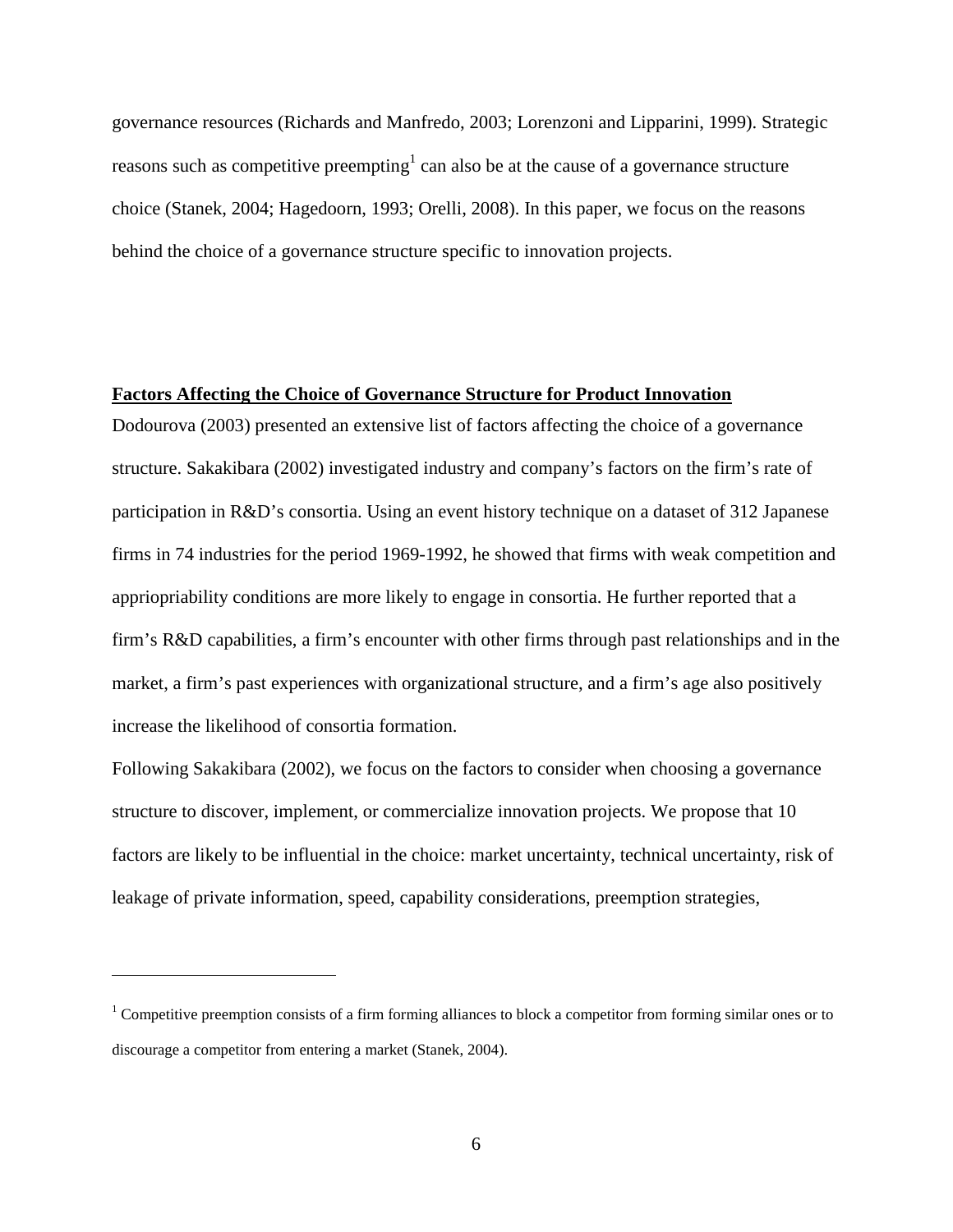experience with a governance structure, expected profit, antitrust considerations, and peer's pressure. Each of these 10 factors will be discussed in turn (see Figures 3 and 4 for a summary). It is important to note that this is study of the choice of governance structure and not the characteristics to look for in a partner; we assume the availability of compatible target firms (Peterson et al., 2001). Compatibility requires that the target firm not be too different from the firm initiating the relation from a resource and knowledge standpoint (Sampson, 2007). Compatible firms also have similar decision making processes and interests (Peterson et al., 2001) and similar agendas. A financially stable target firm is also a key condition for a sustainable relationship.

# Market and Technical Uncertainties

McGrath and MacMillan (2000) proposed two types of uncertainties: market and technical uncertainties. Market uncertainty refers to the lack of knowledge at the market and demand level. Major sources of uncertainty are the potential revenue/demand, the regulatory aspects, the associated cost, and the upstream supply chain reaction to the innovation project. Technical uncertainty comes from the lack of information about the viability of the innovation. The firm does not know whether or not the technology can be developed, and which inputs and skills are needed. The firm also does not know how and if the user will know how to use the product. McGrath and MacMillan (2000) suggested an inverse relationship between uncertainty and a hierarchical governance form to create flexibility. They propose limiting the firm's downside exposure to risk and loss until the upside potential of the project is demonstrated. In other words, they encourage flexibility until the uncertainty subsides. To limit the downside exposure, a nonhierarchical governance structure has to be chosen. As uncertainty increases, a less committing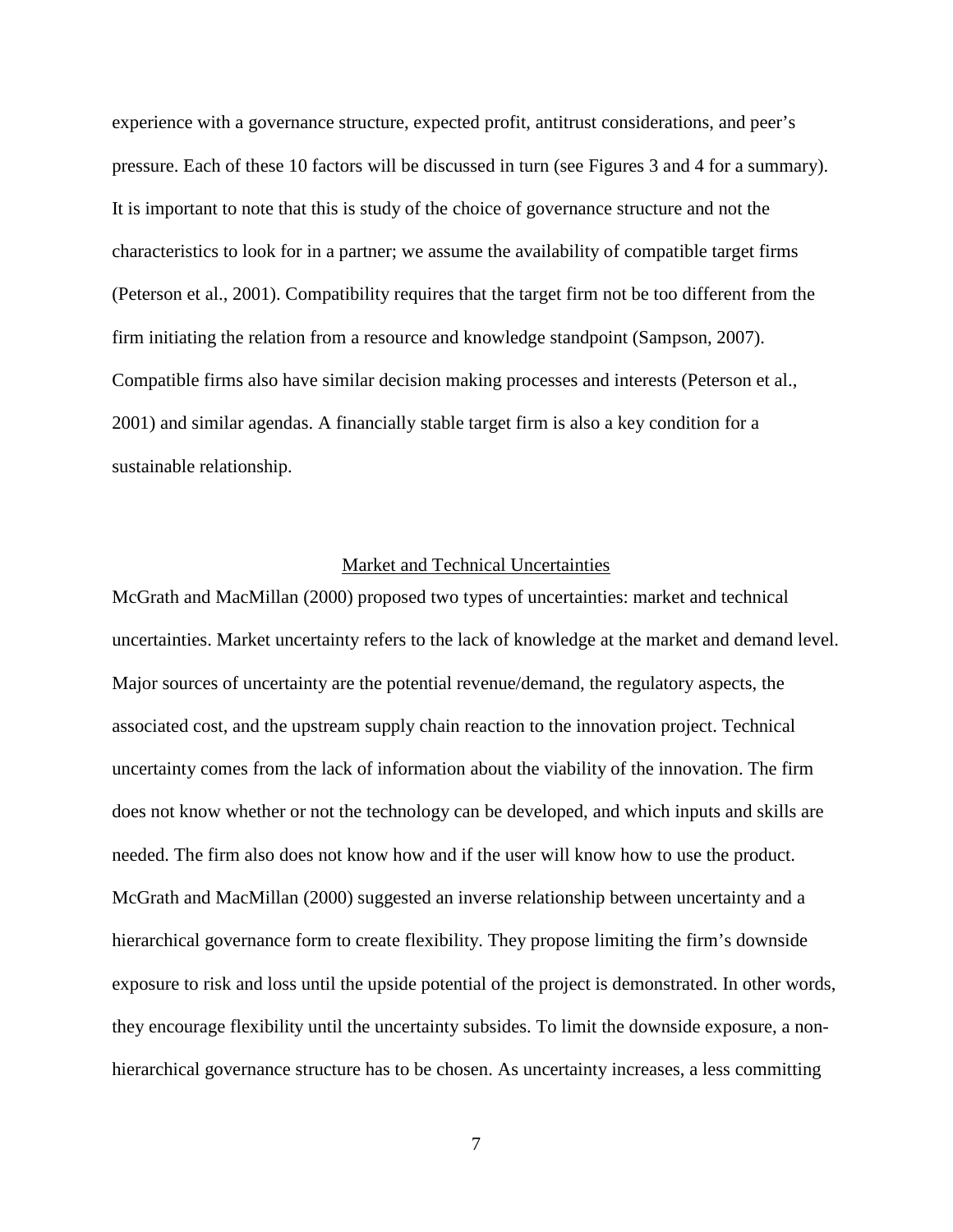transactional arrangement will be preferred (Pisano, 1989; Roucan-Kane et al., 2008; Wolter and Veloso, 2008; Podolny, 1994; Diez-Vial, 2007; Geyskens et al. 2006). For example, in highly uncertain environments (from a market or technical standpoint), risk averse agents will choose a structure that mitigates the sunk costs (Pena, 1998). Uncertainty is particularly high for disruptive innovations.

*Proposition 1a: High market uncertainty suggests a non-hierarchical governance structure, ceteris paribus<sup>2</sup> .* 

*Proposition 1b: Market uncertainty will have a greater impact in the choice of governance structure for disruptive innovation than for sustaining innovations.* 

*Proposition 2a: High technical uncertainty suggests a non-hierarchical governance structure, ceteris paribus.* 

*Proposition 2b: Technical uncertainty will have a greater impact in the choice of governance structure for disruptive than for sustaining innovations.* 

Market uncertainty is greater at the prototyping stage. Once the prototype has been tested, focus groups, commercialization tests in selected markets and surveys can be used to determine how customers will react to the prototype/product and therefore decrease market uncertainty.

*Proposition 1c: Market uncertainty is likely to have a greater impact at the prototyping stage than at the production and commercialization stage.* 

Technical uncertainty is the greatest at the prototyping stage. Once the product reaches the production and commercialization stages, most of the technical demands of the products are known.

<u>.</u>

 $2^2$  Ceteris paribus is a latin expression which signifies everything else held constant.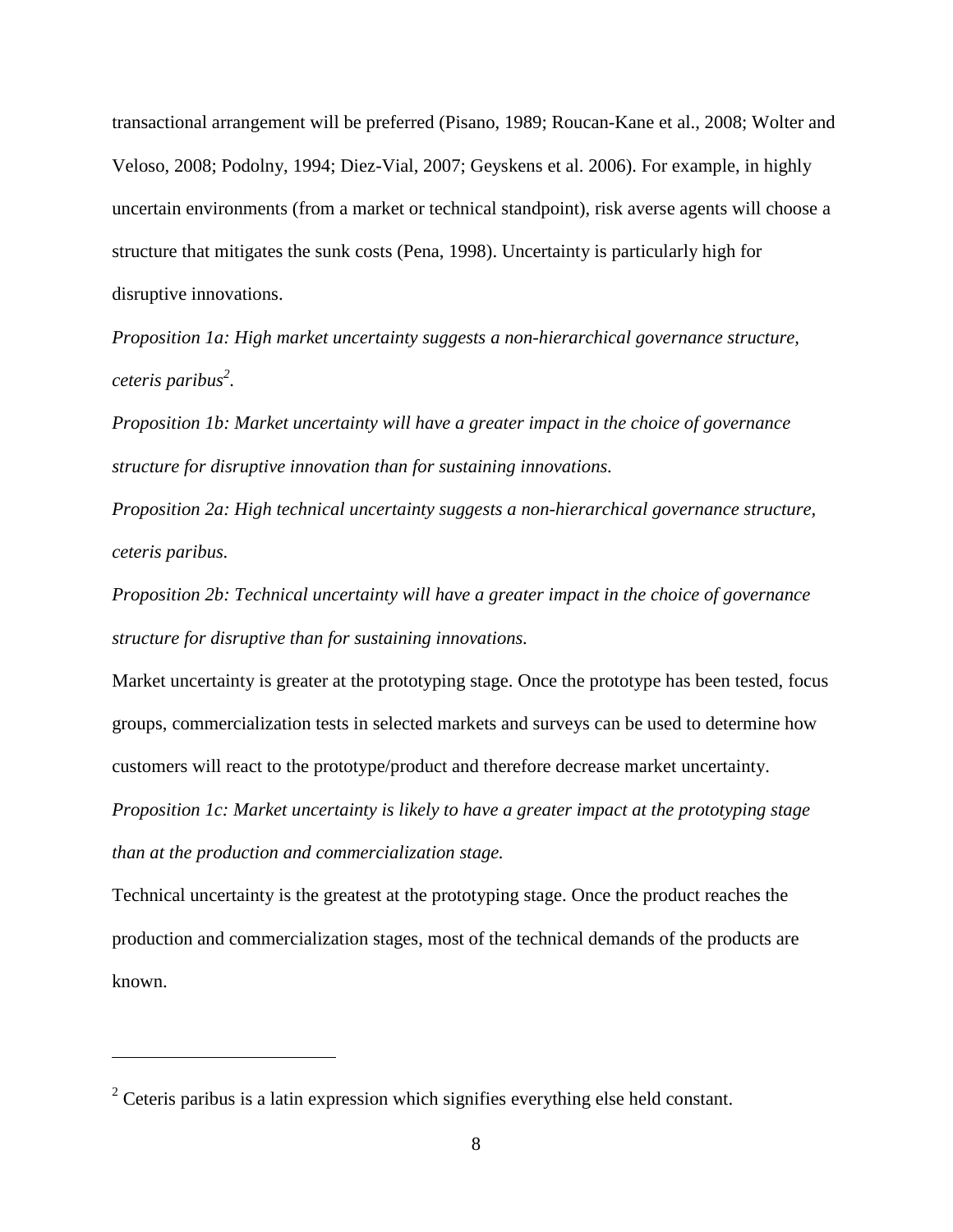*Proposition 2c: Technical uncertainty is likely to have a greater impact in the choice of governance structure at the prototyping level than at the production and commercialization stage.* 

## Risk of Leakage of Private Information

When several parties are involved and the innovation cannot be segmented into components (Boudreau, 2008), risk of leakage of private information is often common, making monitoring necessary (Peterson et al., 2001; Gray et al., 2006; Diez-Vial, 2007; Lee and Veloso, 2008; White and Lui, 2001). When the risk of leakage of private information is high, monitoring costs and measurement problems may be so large that governance integration can be justified (Villalonga and McGahan, 2005; Castañer et al., 2008; Diez-Vial, 2007). These risks may endanger the first-mover advantage in an innovation project and the associated expected profits, particularly if access to property rights (endogenous learning, patents or copyrights, etc.) do not exist or are limited (Pena, 1998; Boehlje et al., 1999; Ross and Westgren, 2008). The stakes are particularly high for disruptive innovations - which usually serve non-customers (Christensen et al., 2004) - because the key to their success is novelty. This typical transaction cost argument leads to the following proposition.

*Proposition 3a: Risk of leakage of private information suggests a more hierarchical governance structure, ceteris paribus.* 

*Proposition 3b: The risk of leakage of private information will have a greater impact in the choice of governance structure for disruptive innovations than for sustaining innovations.*  One could argue that the risk of leakage of private information is stronger earlier in the product lifecycle, suggesting that a more hierarchical structure may be needed for product prototyping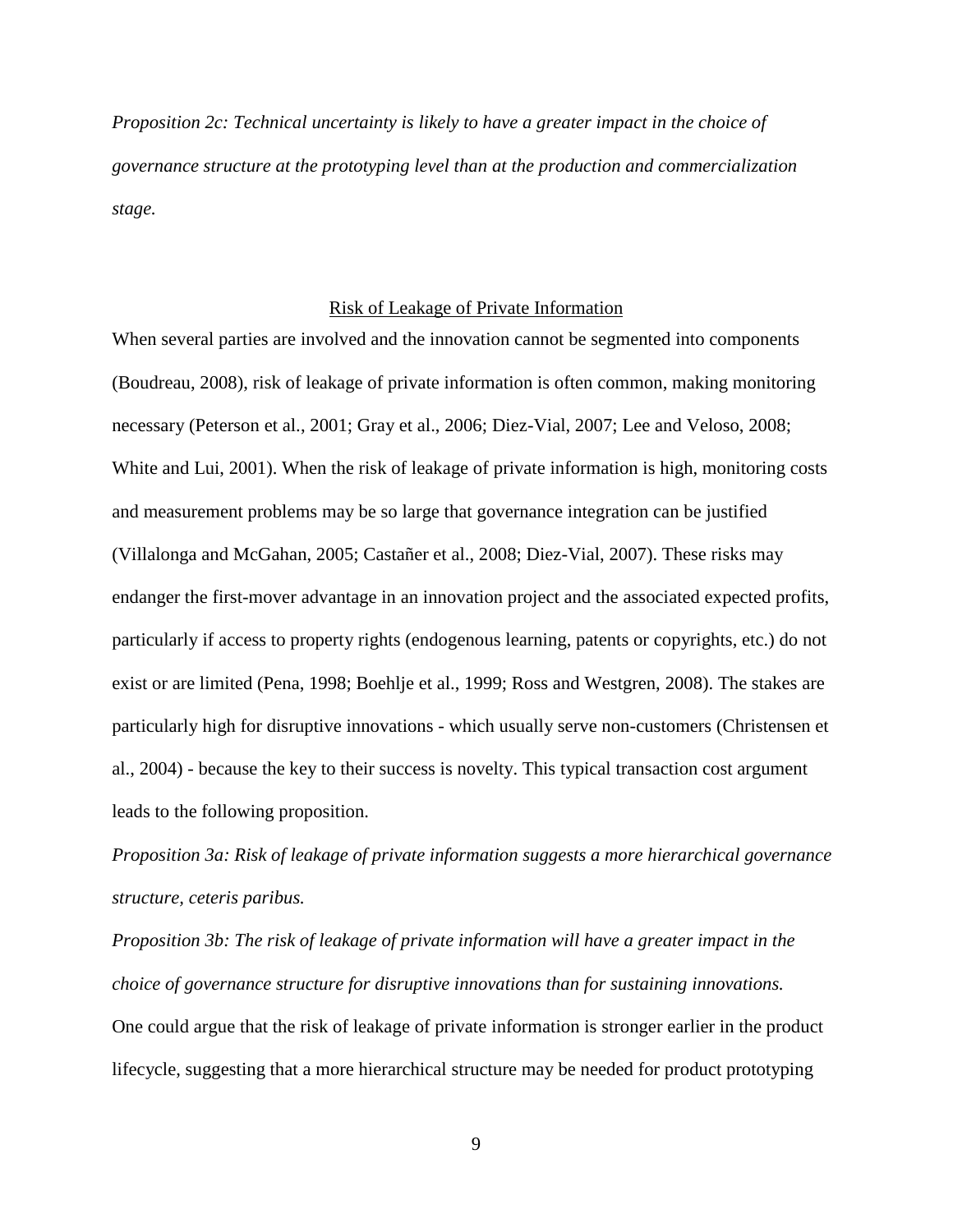and manufacturing. Once the product is built and reaches the market, it is harder for a competitor to determine the components of the product and to off-set the first mover advantage. Therefore, more committing/hierarchical governance structures may be more appropriate at the commercialization stage.

*Proposition 3c: The risk of leakage of private information will have a greater impact in the choice of governance structure at the prototyping and manufacturing stages than at the commercialization stage.* 

### Speed

Besides monitoring costs, speed may be an important consideration. Boehlje (2001; p10) states "the ability to respond quickly to changes in the economic climate is critical to maintaining profit margins and to extracting innovators' profits". Speed may be important all along the innovation product cycle: prototyping an idea before competitors, getting first access to a rare input, being the first to commercialize the product, bringing it to market and obtaining the first-mover advantage. On one hand, responding quickly requires effective communication systems and knowledge of the supply chain which is harder to accomplish in a non-hierarchical governance structure (Chaudhuri and Tabrizi, 1999; Argyres and Zenger, 2008; Boudreau, 2008). Time cannot be wasted in writing contracts and renegotiations. On the other hand, acquiring capabilities and successfully integrating them into the firm's system is also time consuming (Stylianou et al., 1996). One could argue that sustaining innovations serving satisfied, underserved, and overserved customers particularly, require speed to guarantee competitors will not commercialize the product before the firm itself. Because disruptive innovations are so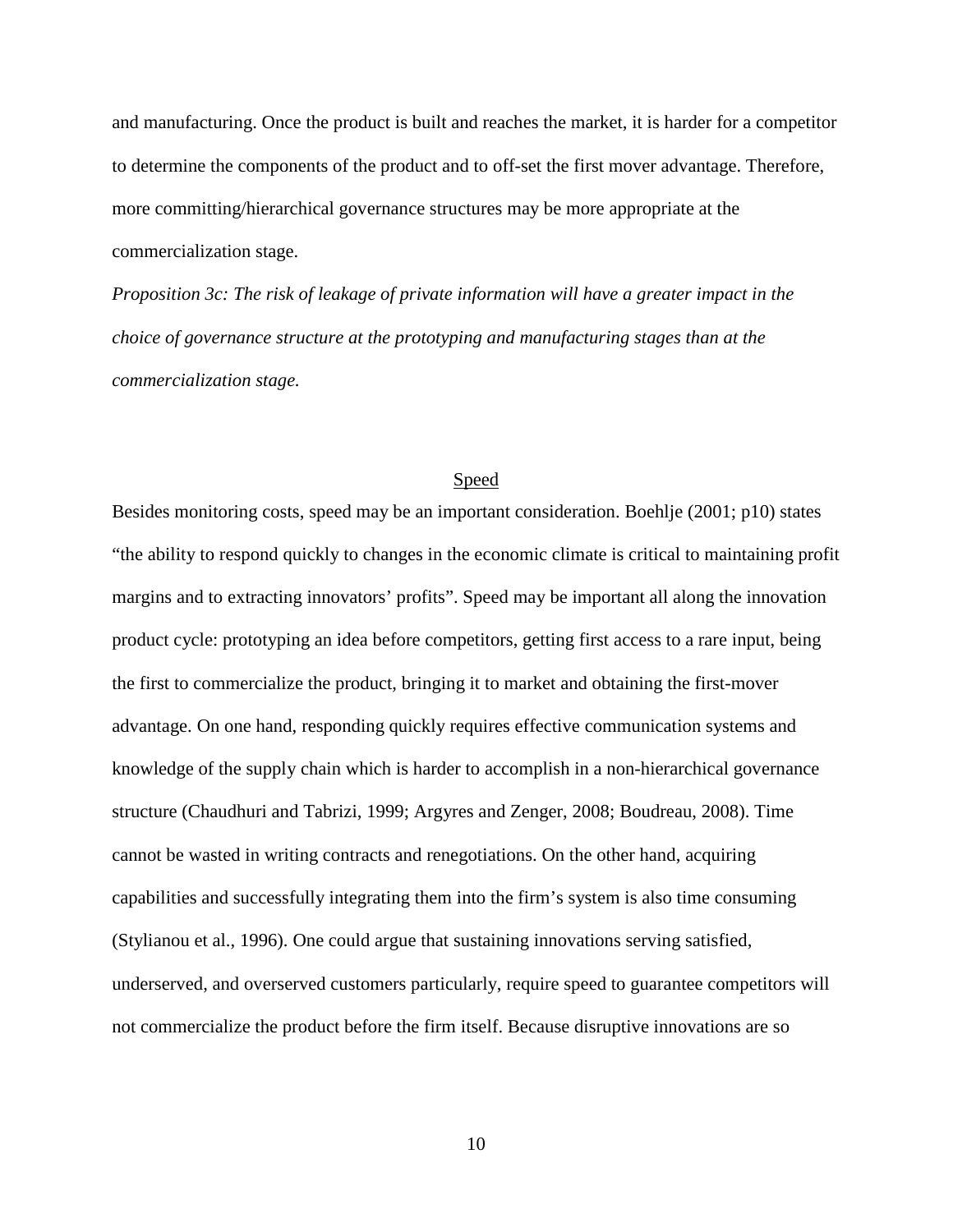sudden and new, competitors may be less likely to have the same idea/project. In this latter case, speed may not be as critical as the uncertainty associated with the project.

*Proposition 4a: When speed is critical to the success of an innovation, managers must consider whether regularly renegotiating contracts associated with a less committing governance structure will be more or less time consuming than successfully integrating new capabilities into the firm's overall structure through a more hierarchical structure, ceteris paribus. Proposition 4b: Speed will have a greater impact in the choice of governance structure in the case of sustaining innovations than in the case of disruptive innovations.* 

### Capability Considerations

Capability considerations (also called the resource- and capability-based view (Lorenzoni and Lipparini, 1999; Jacobides and Winter, 2005; Castañer et al., 2008)) are also important. Insinga and Werle (2000) and Chaudhuri and Tabrizi (1999) highlight that firms should analyze how their capabilities fit those needed for the innovation project. Capabilities can come in different forms such as financial, physical, and human. The complementarity of the new capabilities with the firm's bundle of resources and projects, the rarity and specificity of the assets make a high hierarchical structure more desirable (Argyres and Zenger, 2008; Villalonga and McGahan, 2005). Indeed, capabilities that can also be employed in future or current innovation projects, and rare assets may be best leveraged through a hierarchical structure so the capability is available for the long-term. However, when human capital is critical to the success of an innovation, a hierarchical structure may not be recommended.

Complementary capabilities that are good candidates for high hierarchical governance structure are the ones that help the firm maintain or increase its competitive advantage. Potential for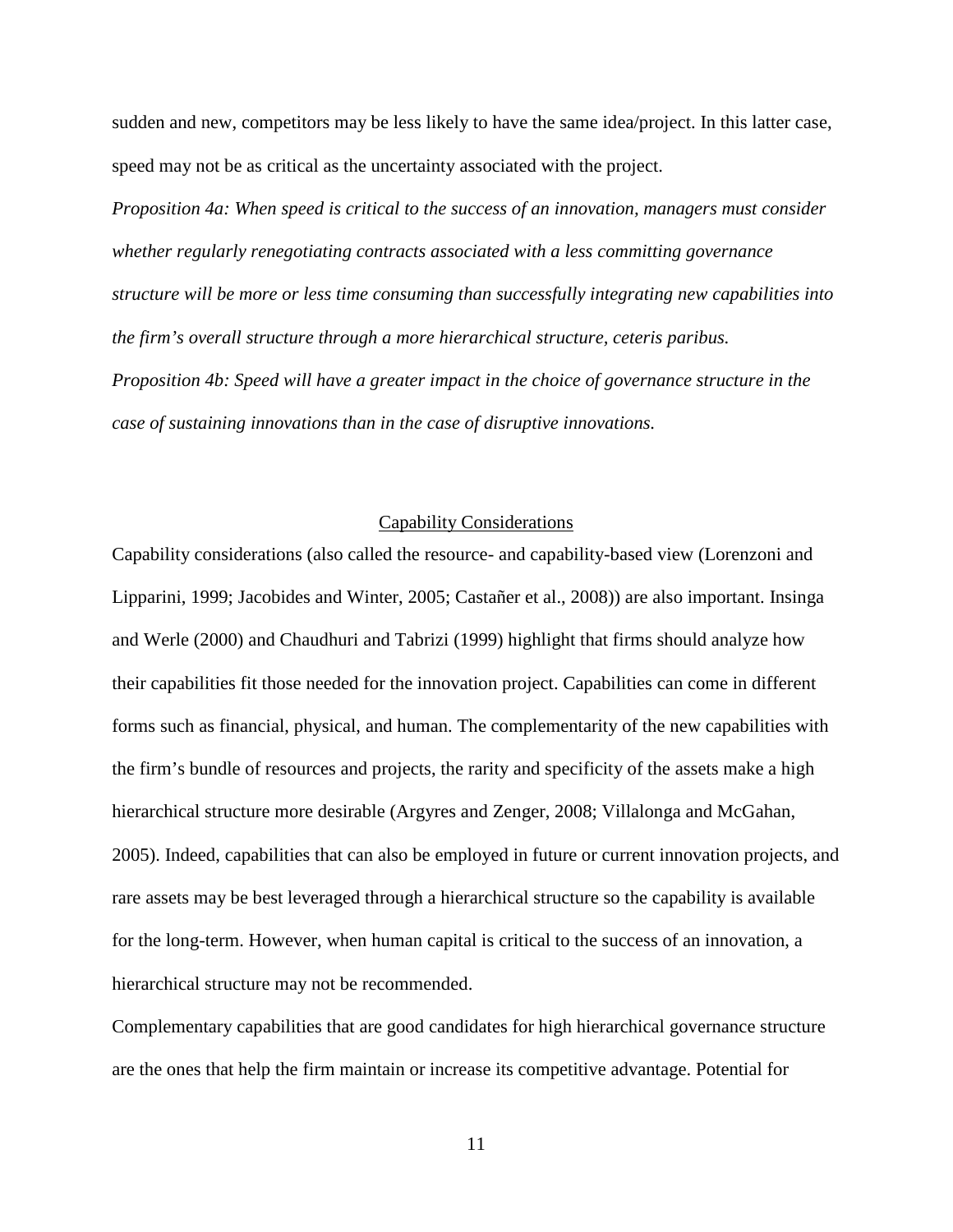competitive advantage is determined based on the firm's core competencies, the expected reaction of competitors.(their identity, their size and number, and their aggressivity) and the nature of the innovation in terms of the following four criteria: 1) How rare is the innovation?, 2) How durable is the innovation?, 3) How costly to imitate is the innovation?, and 4) How nonsubstitutable is the innovation? Obviously, only innovation projects that have potential for competitive advantage should be considered (Insinga and Werle, 2000). It is important to realize that the competitive advantage may not be in the entire product but in some of its components. In other words, within one stage of the innovation cycle, the firm may use a hierarchical governance structure to prototype, manufacture, or commercialize parts of the products that are key to the firm's competitive advantage, while using a low hierarchical governance structure for other components of the product that are not key to the firm's competitive advantage. Insinga and Werle (2000) insist that, if the firm does not have the necessary capabilities but there is potential for competitive advantage, the company needs to acquire the capabilities to access that competitive advantage.

One can think of tacit knowledge as a rare asset. Tacit knowledge refers to knowledge difficult to pass on, communicate, and replicate. Tacit knowledge can be considered unique and therefore more valuable for discoveries, because not all competitors will have access to the same information (Ross and Westgren, 2008). If specific tacit knowledge is the capability that needs to be acquired for the success of an innovation project, then the best way this capability can be leveraged is through a hierarchical governance structure (Gulati, 1995; Boehlje et al., 1999; Yin and Shanley, 2008).

Furthermore, if the capability is the key to the success of the innovation project, then to avoid holdup problems, a hierarchical structure should be chosen. Holdup problems arise when firms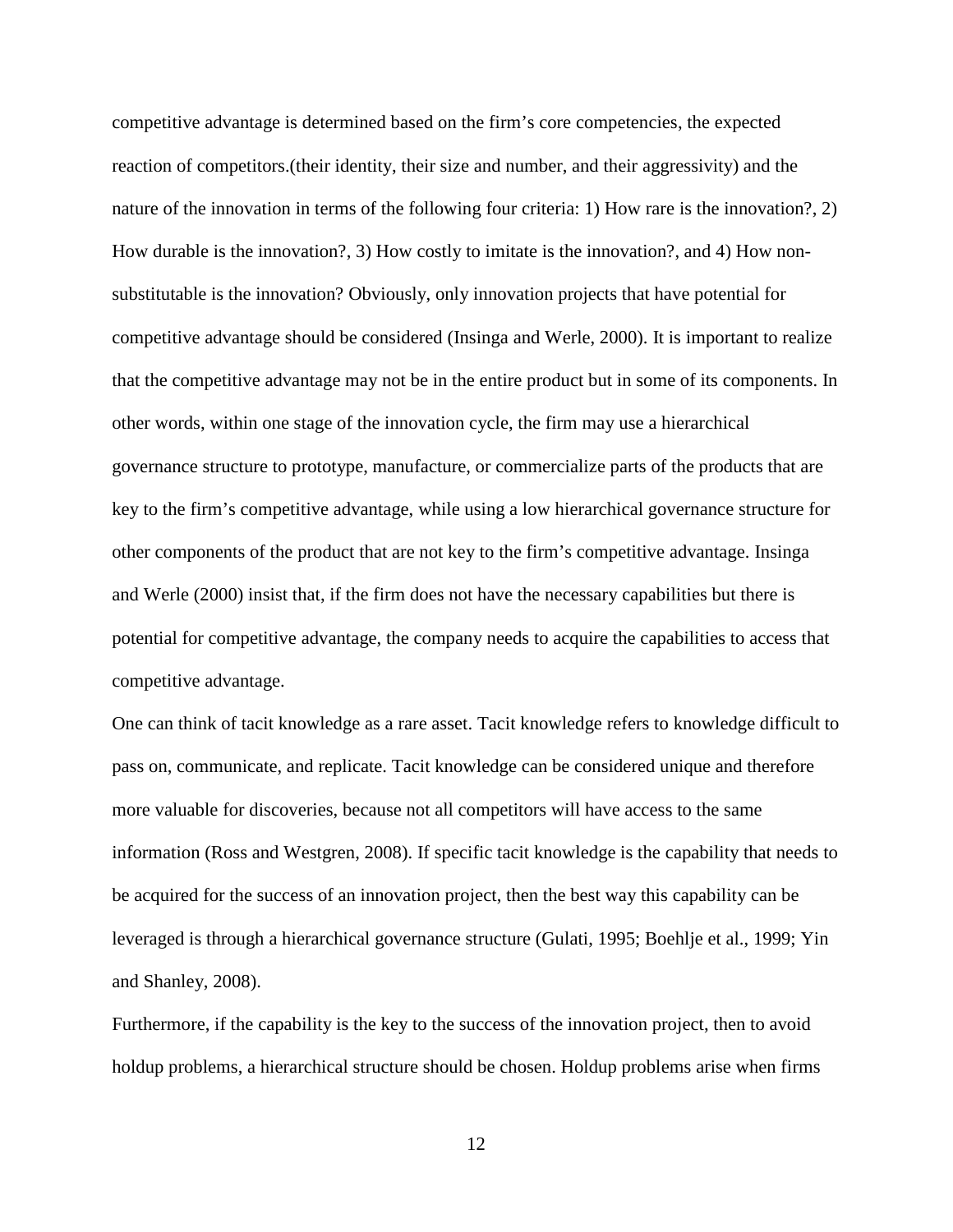invest in specific assets required for a specific transaction. Those assets are essential for the efficiency of a particular transaction, but cannot be reemployed into another transaction without some profitability sacrifice (Diez-Vial, 2007). Assets can be called specific when, for example, a specific location needs to be chosen. Specificity can also come in the form of physical or engineering properties that are specific to a relationship. Dedicated assets are also specific in the sense that an investment in an asset is made to satisfy a particular party. Finally, specificity can also take a human form in the sense that employees may have acquired skills, or know-how that are more valuable for a particular relationship/transaction than for others.

The difference between the profits a firm will make by deploying the specific assets in their intended use and the profits the firm would make in the best alternate use of the specific assets is called quasi-rents. Trading partners can hold up parties that have quasi-rents by trying to transfer the quasi-rent to their firm. This is called the holdup problem and is particularly likely when contracts are incomplete. Because of the holdup problem, contract negotiations can be extremely lengthy and parties can underinvest in relationship-specific assets (Besanko et al., 2000). To avoid these inefficiencies, firms tend to engage in more hierarchical governance structures (Besanko et al., 2000; Boehlje et al., 1999; Peterson et al., 2001; Diez-Vial, 2007; Parmigiani, 2007; Geyskens et al. 2006).

However, when human capital is critical to the success of an innovation, a hierarchical structure may not be recommended. At the roots of the innovation and its success is the development of an idea to respond to a needs. Creative ideas and designs are the result of people. Take the consulting design company, IDEO, as an example. IDEO is one of the most innovative companies (Tischler, 2009) and most of their resources lies in their employees. That is because talented employees can be unhappy in a new structure or a new management system, and leave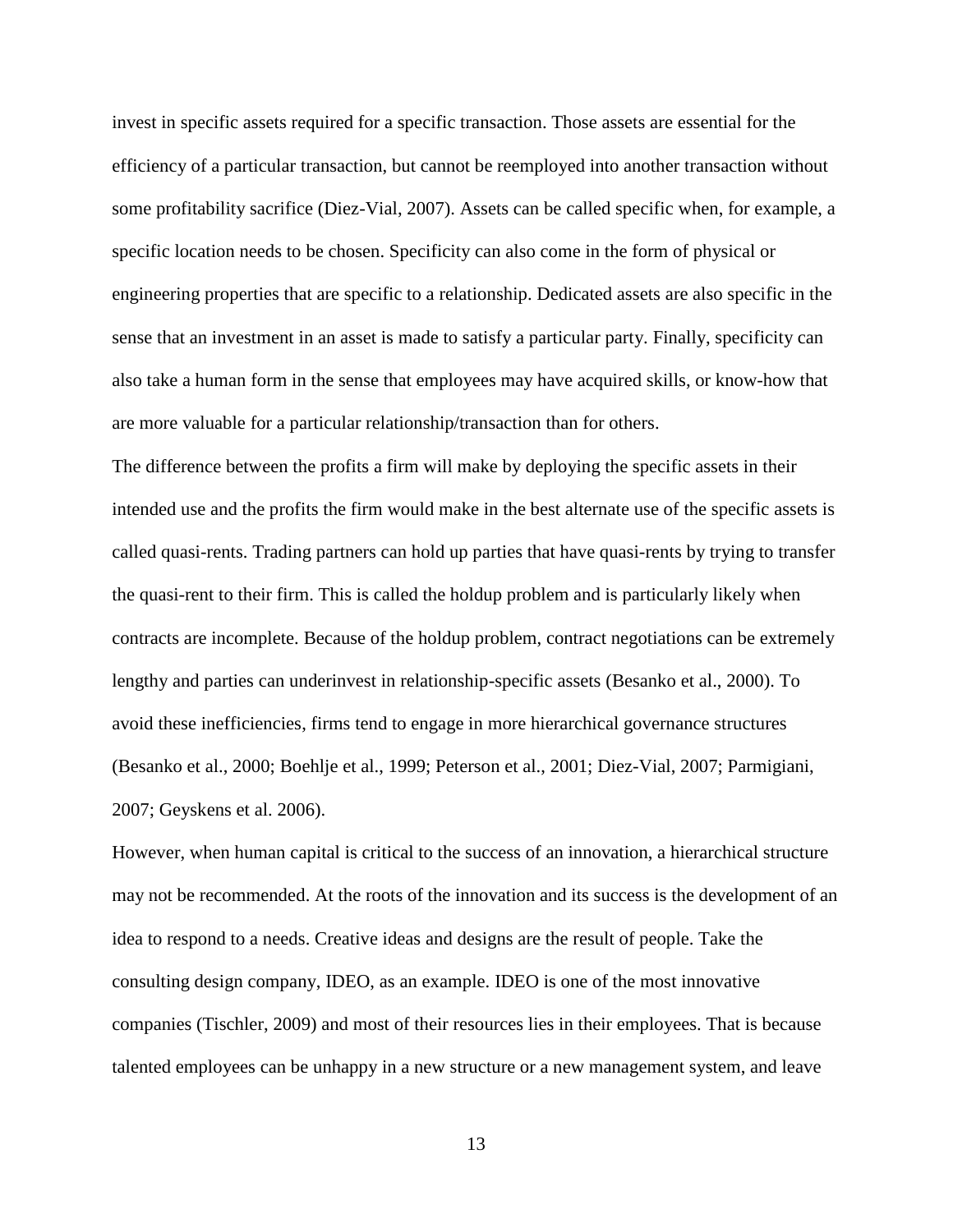the company, taking with them the know-how that is key to the success of the company (Chaudhuri and Tabrizi, 1999; Yin and Shanley, 2008). Finally, at the marketing and commercialization stage, the use of human capital is critical. Individuals and their creativity are again at the roots of innovative marketing campaigns. Individuals are also instrumental in the sales process and its success. Creative minds and salespeople with personalities tend to thrive in creative environments with not much bureaucracy. High hierarchical governance structure are usually associated with bureaucracy.

*Proposition 5a: When access to new capabilities is critical to the success of an innovation, managers must consider whether the capabilities are physical, rare, specific, and needed to build competitive advantage; or whether the projects require human talents. On one hand, physical capabilities that are rare, specific, and needed to build competitive advantage are best leveraged through hierarchical governance structures. On the other hand, talended employees may not thrive in a hierarchical and bureaucratic governance structure, ceteris paribus.* 

Because disruptive innovation usually falls outside the firm's core competencies, the need for new capabilities will be greater in the case of disruptive innovation.

*Proposition 5b: Need for capabilities will have a greater impact in the choice of governance structure for disruptive innovations than for sustaining innovations.* 

### Preemption Strategies

One additional strategic consideration may involve blocking competitors.. Some firms may create relationships with other firms to deprive competitors from potentially valuable allies (Kogut, 1988). Competitive preemption consists of a firm forming linkages to block a competitor from forming similar ones, or to discourage a competitor from entering a market (Stanek, 2004),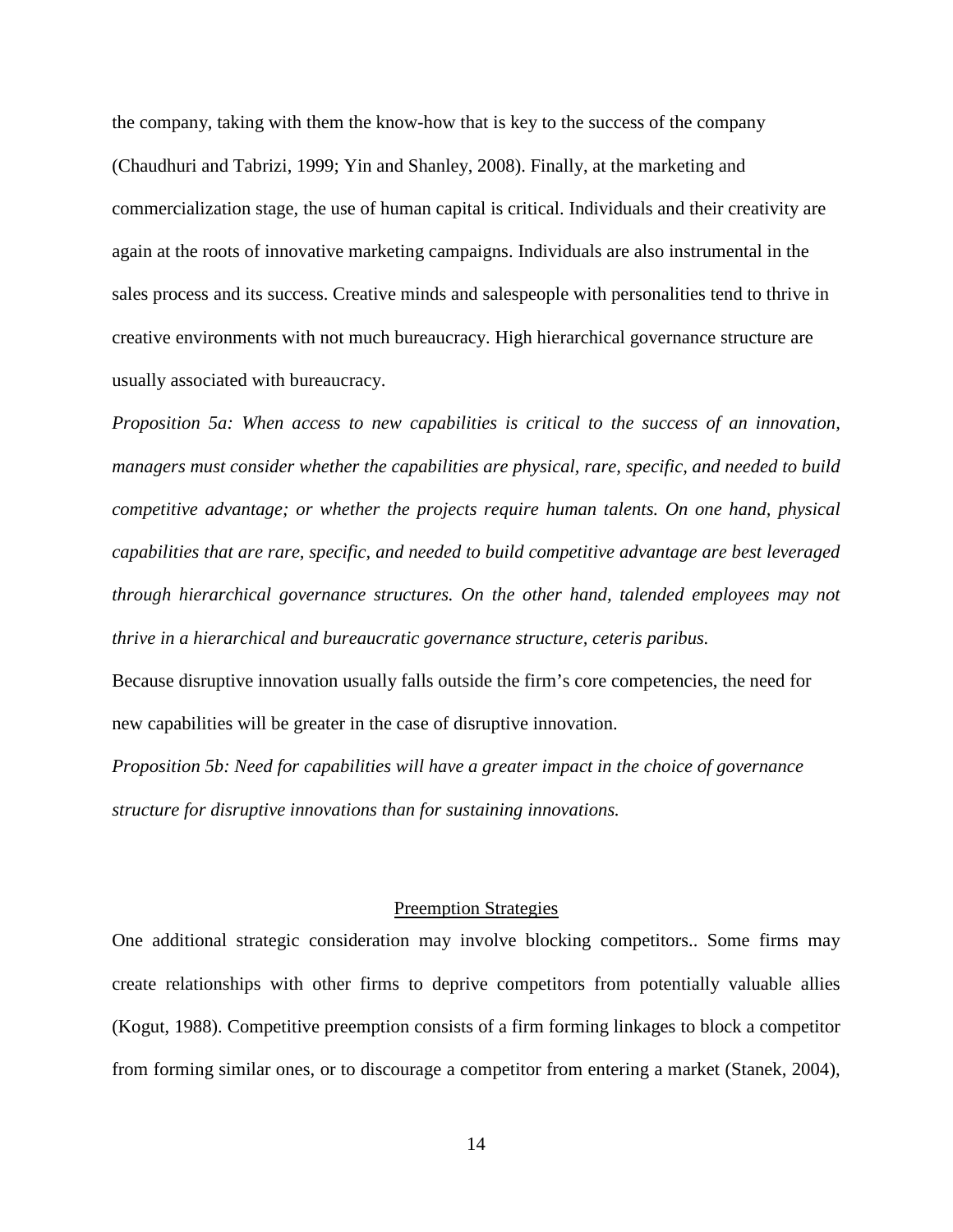or "to gain market share before the industry stabilizes" (Moatti, 2007). These strategies can be important to secure and block competitors' access to critical supplies (used, for example, for incremental, modular or radical innovations) or a distribution channel. These strategies can be particularly useful as an alternative when access to property rights or speed to market is not available. To maintain valuable allies unavailable to competitors for long-periods of time, tight linkages need to be created between the parties. In the case of sustaining innovations, it is likely that the involved parties will be the ones the firm has already been involved with, suggesting that all the preemption behaviors have probably already taken place. Disruptive innovations often involve new parties with which tight linkages have not yet been considered.

*Proposition 6a: A preemption strategy suggests the use of a hierarchical governance structure, ceteris paribus.* 

*Proposition 6b: Considerations of a preemption strategy will have a greater impact in the choice of governance structure for disruptive innovations than for sustaining innovations.* 

### Experience with a Governance Structure

Expertise in the management of a specific governance structure (Peterson et al., 2001) and experiences (Roucan-Kane, 2008; Pena, 1998; Lin et al., 2008; Moatti, 2007) with a specific governance structure can also impact the choice. One can argue that firms with past or current experience with one governance structure may be more effective at managing the same type of governance structure. This learning effect may make firms more likely to choose the same type of governance structure in the future (Villalonga and McGahan, 2005; Sakakibara, 2002; Wang and Zajac, 2007). Furthermore, firms familiar with a specific governance structure may be biased in their decision-making process, and may forget to even consider other types of governance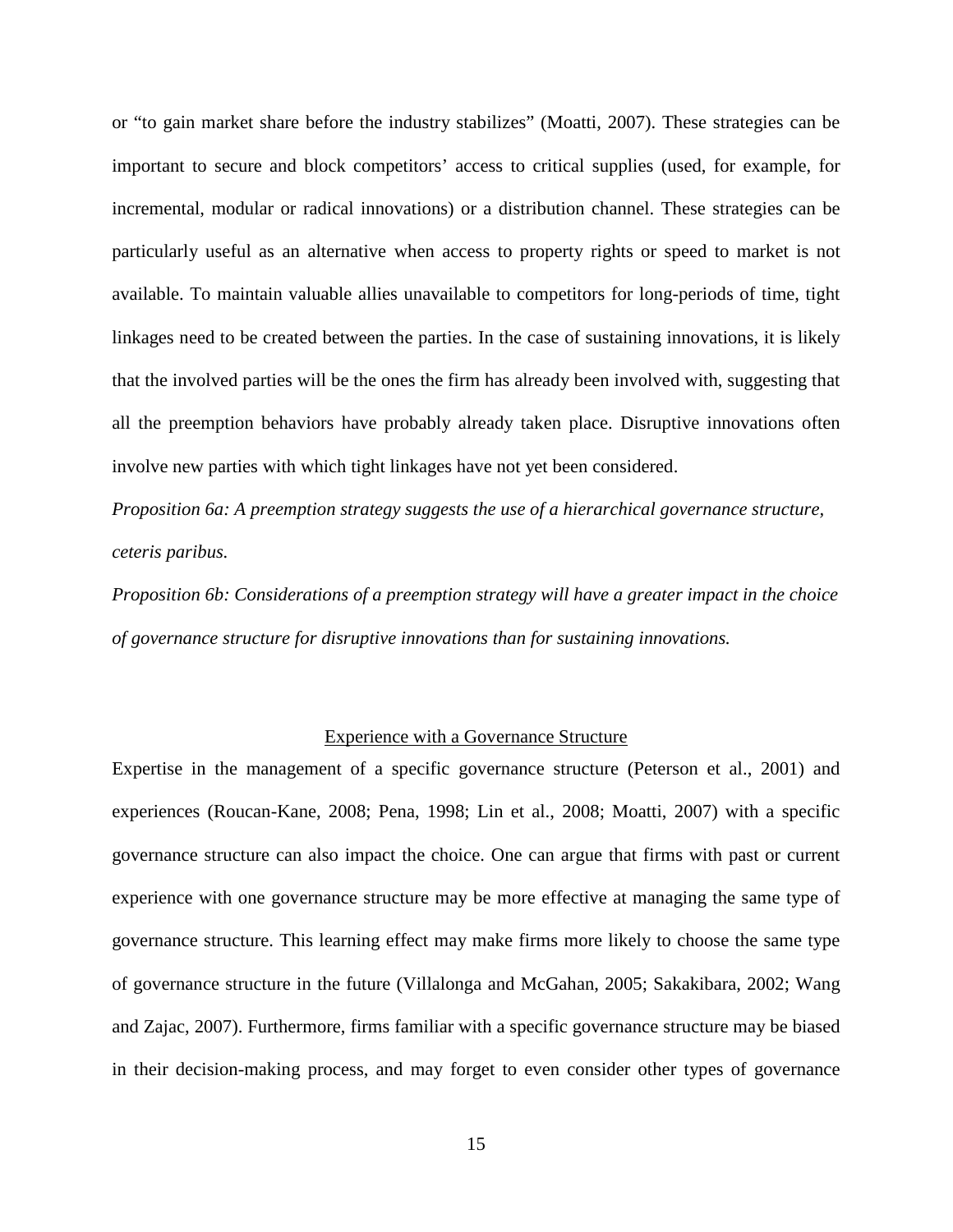structure. Argyres and Liebeskind (1999) add the notion of governance inseparability. They point out that prior contractual commitments (that include union wage agreements, long-term supply contracts, exclusive dealership and franchise agreements, debt covenants, customer warranties, etc) may limit the firm's ability to change future governance structures. Villalonga and McGahan (2005) also showed how recent experience with a governance structure may have more effect on future choices than older experience. Finally, while it is slowly changing, firms that have had the experience of doing a lot of closed innovation (innovation by themselves) may have the perspective that "they are smarter than everybody else".

*Proposition 7: Past experiences in a specific governance structure make the selection of the same governance structure more likely in the future, ceteris paribus.* 

#### Expected Profits

Transaction cost considerations and expected payoffs also affect the chocice of organizational structure. On one hand, long-term projects and projects with frequent transactions may also justify a more integrated governance structure (Wang and Zajac, 2007; Sawler, 2005; Geyskens, 2006). Long-term projects increase the risk of leakage of private information making the writing of a complete contract critical. However, writing a complete contract is hard to achieve (Milgrom and Roberts, 1992). Frequent transactions create numerous opportunities to renegotiate contracts. Writing of complete contracts and contract renegotiations are time-consuming and costly, making a high hierarchical governance structure more likely.

The level of potential for competitive advantage (possible, probable or highly likely) and the repartition of the intellectual property rights among the involved firms will determine the expected payoffs. Expected payoffs may also depend on the market share of the firm as a result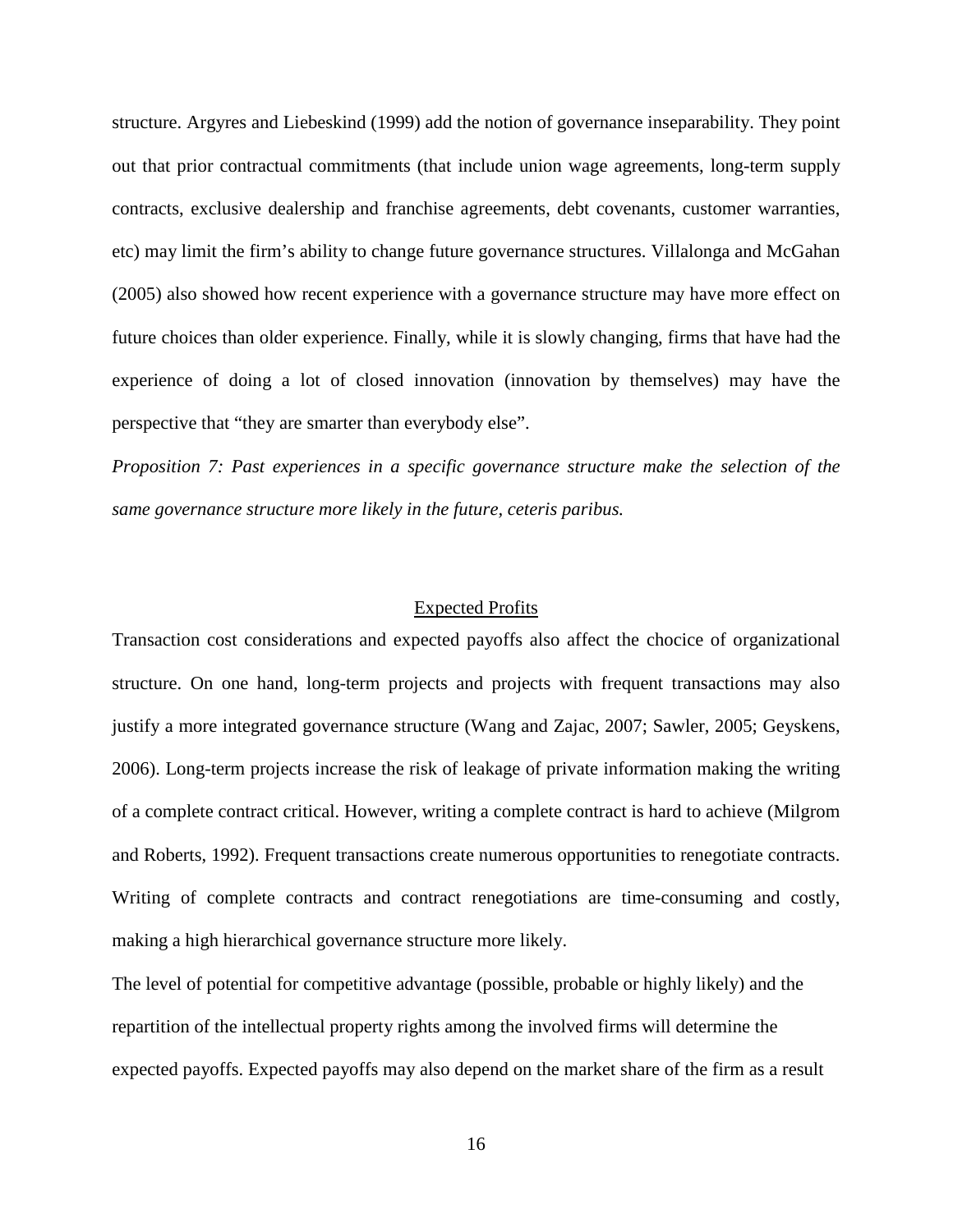of the choice of a governance structure. Sawler (2005) mathematically show that mergers between two or more firms may give away some of the market share to non-merging competitors. The higher the potential for expected payoffs, the more motivated the company is in reaching the majority of the revenues generated by the innovation, which can only be accomplished by a more hierarchical governance structure.

On the other hand, a high hierarchical organizational structure often faces the problem of moral hazard with their employees (Milgrom and Roberts, 1992). Moral hazard takes place when there are not sufficient incentives and monitoring to encourage employees to maximize their productivity (Milgrom and Roberts, 1992). High hierarchical structures often result in the integration of other company's culture into the acquiring company's culture. The integration process is time-consuming and often costly.

If the costs of integration and moral hazard associated with a more committing governance structure outweigh the increased revenues and the financial savings avoided by the negotiation of contracts, the company should consider using more of a market governance structure and even think of divesting the in-house capabilities it may have related to the project (Villalonga and McGahan, 2005).

*Proposition 8: The firm's potential profit associated with each governance structure will affect the choice of governance structure, ceteris paribus.* 

### Antitrust Scrutiny

Antitrust authorities and structiny may also affect the decision (Lin et al., 2008). If the choice of a governance structure is likely to make a company's market share critically high and jeopardize the competitive nature of the market, antitrust authorities are likely to prohibit the creation of the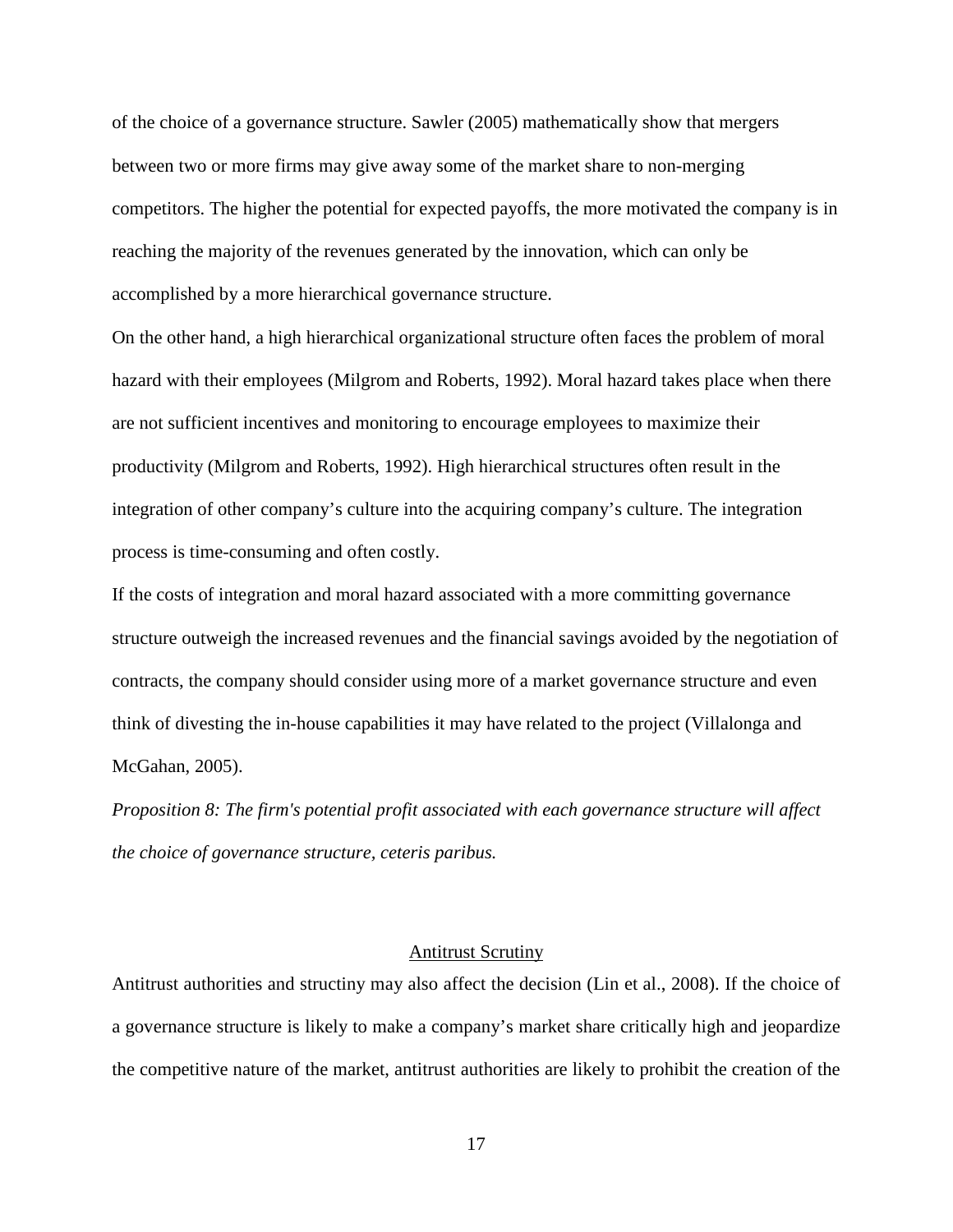structure. The market share threshold after which antitrust authorities are likely to react varies from one sector to another. Nevertheless, projects of higher hierarchical structure involving firms that hold large market shares will be more scrutinized by the antitrust system (MacDonald and Hayenga, 2003). This consideration leads to the following proposition.

*Proposition 9: As antitrust scrutiny increases, institutional and structural constraints are high and make coordination systems that are less hierarchical the best candidates, ceteris paribus.* 

## Peers' Pressure

Finally, high status firms may influence the choice of governance structure (Yin and Shanley, 2008). Venkatraman et al., 1994 refer to isomorphic pressures: to remain competitive or "not to be shunned", firms often mimic high status firms. Moatti (2007) also argues that firms may mimic others because they believe high status-firms hold superior information that suggests the use of a particular governance structure. However as Kogut (1988) points out, an industry's choice of a structure may be more of a fad than a logical choice. Moatti (2007) also adds that in the case of an uncertain environment, the need for a company to quickly choose a governance structure will warrant firms from completing an extensive analysis of the factors and forces at play. Thus, imitating competitors' choice of structure will be the easy and quick choice.

*Proposition 10: When high status firms tend to choose a governance structure, followers will make the same choice; ceteris paribus.* 



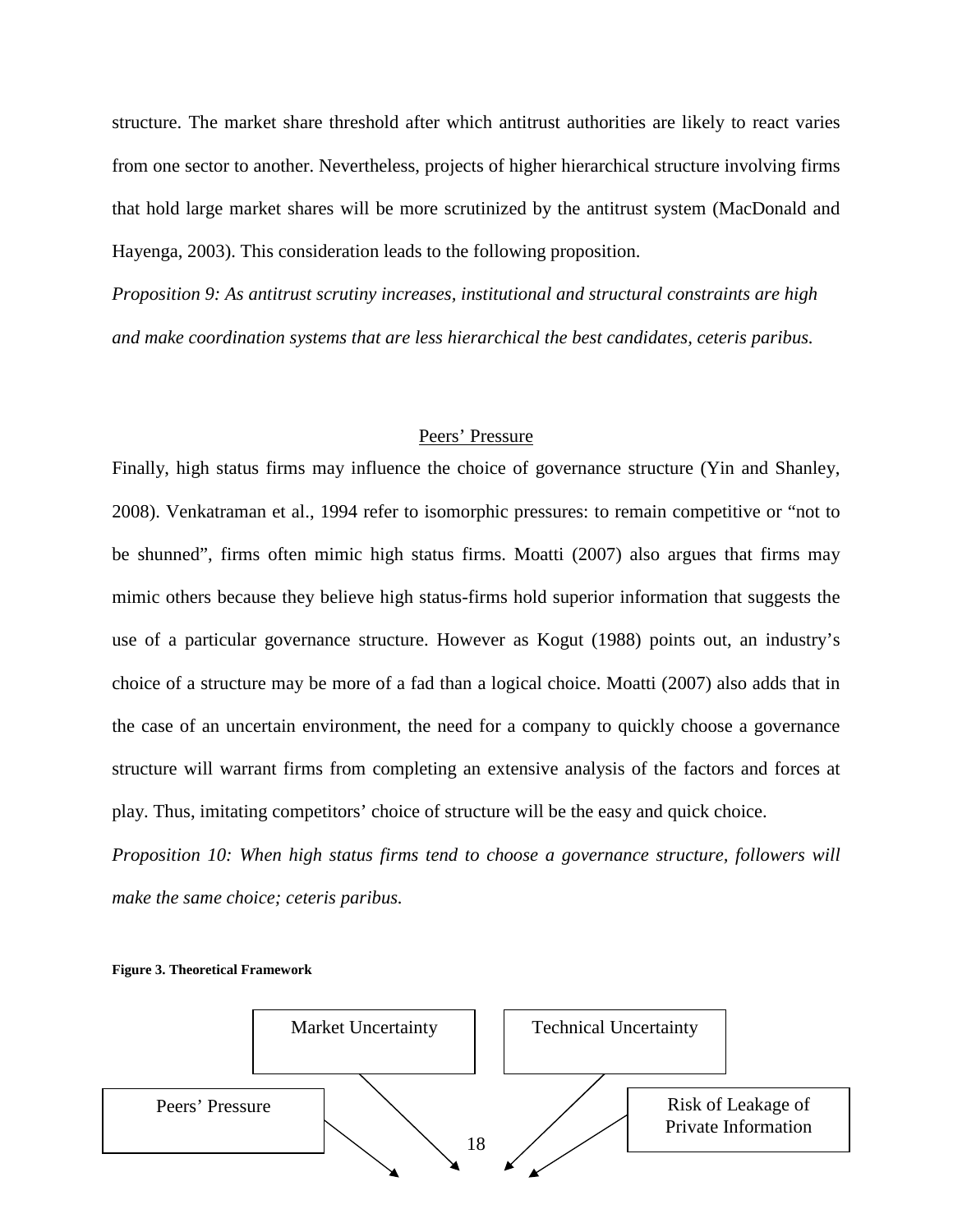

Table 1 summarizes the propositions. The first column lists the factors. The second column provides the definition of the factors. The third and fourth column indicate the hierarchical nature of the governance structure. Factors with a check-mark in the third column correspond to factors associated with a choice of a low committing/hierarchical governance structure. Factors with a check-mark in the fourth column correspond to factors associated with a choice of a high committing/hierarchical governance structure.

|                              |                                                                                                                                                                                                                                                                                                | <b>Governance Structure</b>       |                     |
|------------------------------|------------------------------------------------------------------------------------------------------------------------------------------------------------------------------------------------------------------------------------------------------------------------------------------------|-----------------------------------|---------------------|
| Factor                       | <b>Factor's Definition</b>                                                                                                                                                                                                                                                                     | <b>Non</b><br><b>Hierarchical</b> | <b>Hierarchical</b> |
| Market uncertainty           | Market uncertainty refers to<br>the lack of knowledge at the<br>market and demand level.<br>Major sources of<br>uncertainty are the potential<br>revenue/demand, the<br>regulatory aspects, the<br>associated cost, and the<br>upstream supply chain<br>reaction to the innovation<br>project. | X                                 |                     |
| <b>Technical uncertainty</b> | <b>Technical uncertainty</b><br>comes from the lack of<br>information about the                                                                                                                                                                                                                | X                                 |                     |

|  |  | <b>Table 1. Propositions' Summary</b> |  |
|--|--|---------------------------------------|--|
|--|--|---------------------------------------|--|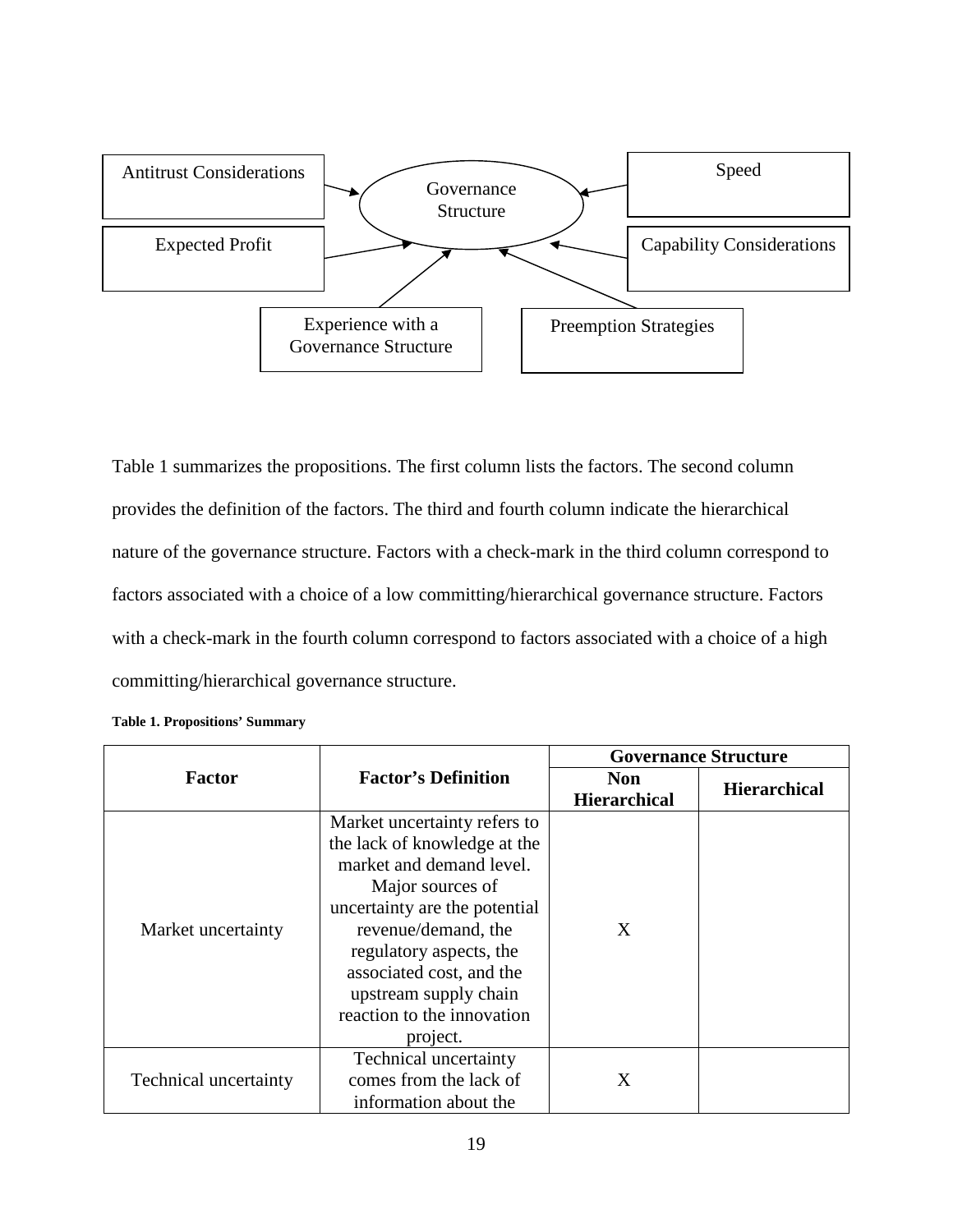|                                  | viability of the innovation.                              |                          |
|----------------------------------|-----------------------------------------------------------|--------------------------|
|                                  | The firm does not know                                    |                          |
|                                  | whether or not the                                        |                          |
|                                  | technology can be                                         |                          |
|                                  | developed, and which                                      |                          |
|                                  | inputs and skills are needed.                             |                          |
|                                  | Involved firms may share                                  |                          |
|                                  | the private information with                              |                          |
| Risk of leakage of private       | others affecting the                                      |                          |
| information                      |                                                           | X                        |
|                                  | likelihood of being the first<br>mover or having a purely |                          |
|                                  |                                                           |                          |
|                                  | different product.                                        |                          |
|                                  | Speed may be important all                                |                          |
|                                  | along the innovation cycle:                               |                          |
|                                  | prototyping an idea before                                |                          |
|                                  | competitors, getting first                                | $\gamma$                 |
| Speed                            | access to a rare input, being                             |                          |
|                                  | the first to commercialize                                |                          |
|                                  | the product, bring it to                                  |                          |
|                                  | market and get the first-                                 |                          |
|                                  | mover advantage.                                          |                          |
|                                  | Does the firm need access                                 |                          |
|                                  | to new capabilities to                                    |                          |
|                                  | successfully pursue the                                   |                          |
|                                  | innovation project? Are the                               |                          |
|                                  | capabilities complemtary                                  |                          |
| <b>Capability Considerations</b> | the the firm's core                                       | $\overline{\mathcal{L}}$ |
|                                  | competencies? Are the                                     |                          |
|                                  | capabilities needed rare?                                 |                          |
|                                  | Are the capabilities specific                             |                          |
|                                  | to the transaction? Are the                               |                          |
|                                  | capabilities in the form of                               |                          |
|                                  | physical or human assets?                                 |                          |
| Preemption strategies            | Creating linkages with other                              |                          |
|                                  | firms (suppliers, retailers,                              |                          |
|                                  | ), to block competitors                                   |                          |
|                                  | from accessing them or to                                 | X                        |
|                                  | block competitors from                                    |                          |
|                                  | entering the market for the                               |                          |
|                                  | long-term.                                                |                          |
|                                  | There is a learning curve                                 |                          |
|                                  | associated with each                                      |                          |
| Past experience with a           | governance structure                                      |                          |
| governance structure             | making the choice of the                                  | $\overline{\mathcal{L}}$ |
|                                  | same governance structure                                 |                          |
|                                  | more likely. Past experience                              |                          |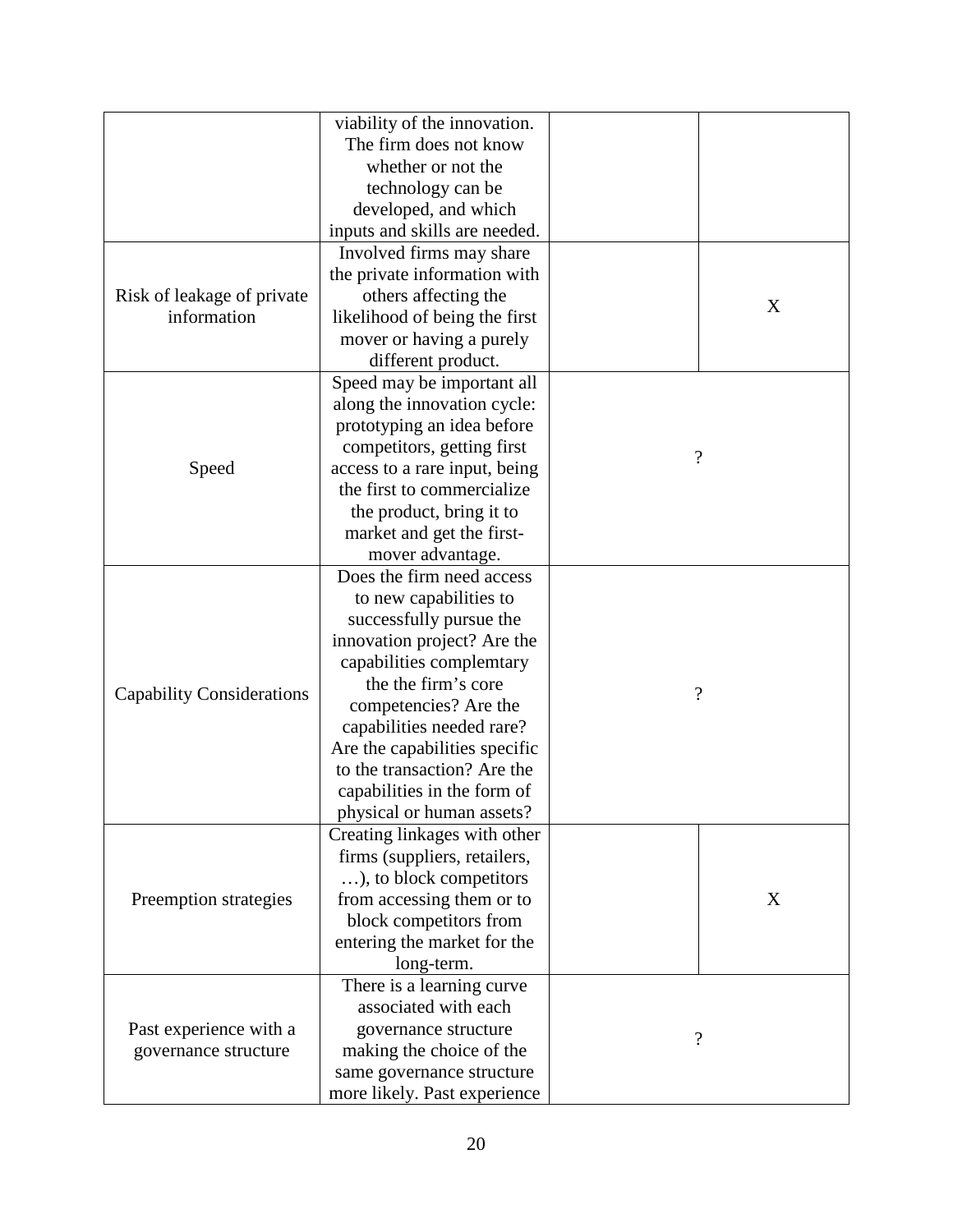|                         | with a governance structure |   |                    |
|-------------------------|-----------------------------|---|--------------------|
|                         | may bias the choice of      |   |                    |
|                         | opportunities; one may be   |   |                    |
|                         | tempted to forget to        |   |                    |
|                         | consider other governance   |   |                    |
|                         | structures.                 |   |                    |
|                         | Each governance structure   |   |                    |
| Expected profit         | has effect on revenues and  |   | $\overline{\cdot}$ |
|                         | costs.                      |   |                    |
|                         | Some governance structure   |   |                    |
| Antitrust consideration | may not be potential        | X |                    |
|                         | candidates because of       |   |                    |
|                         | antitrust scrutiny.         |   |                    |
| Peer's pressure         | The choice of a governance  |   |                    |
|                         | structure by a peer for a   |   |                    |
|                         | project may suggest that    | 9 |                    |
|                         | this is the best governance |   |                    |
|                         | structure to adopt for the  |   |                    |
|                         | same kind of project.       |   |                    |

## **Illustrations**

We propose two examples of innovation to illustrate this theoretical paper: one at the corporate level and one for a small business. First, we consider the example of Deere and Company and their disruptive innovation products in the area of precision farming. John Deere's history in precision farming dated back to 1994, with the introduction of a yield mapping system, and has evolved into five distinct categories: guidance, machine control, telematics, information management, and robotics.

Deere has historically prototyped and produced its precision farming products in-house with the help of selected universities, as well as the acquisition of companies such as NavCom technologies to gain capabilities in navigation technologies. Several reasons underlie these decisions. First, Deere and Company have extensive knowledge and a competitive advantage in complex machinery/product design and manufacturing suggesting a fairly hierarchical governance structure. Deere is also well known for high-quality products. This competitive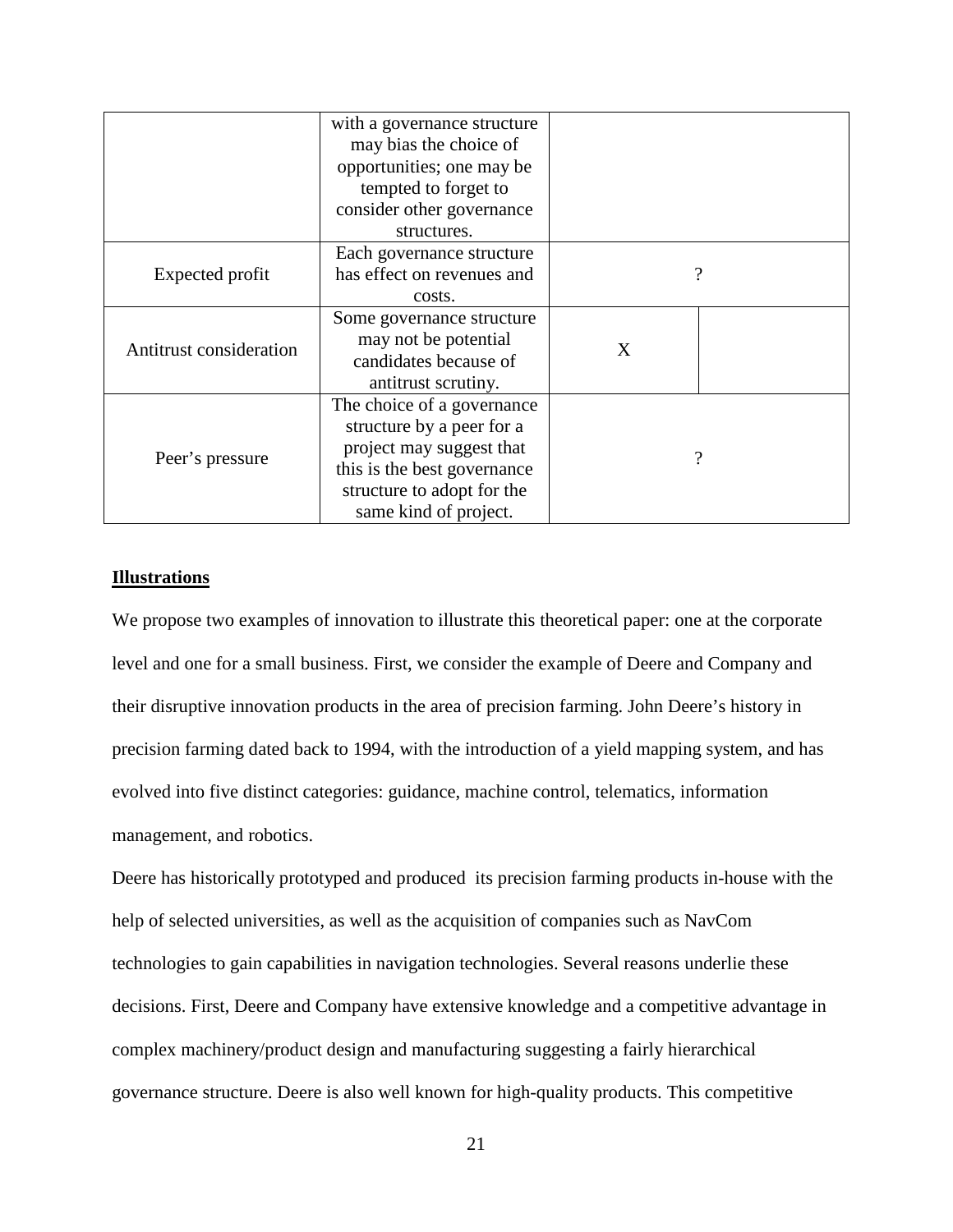advantage is best obtained with extensive monitoring, i.e., a hierarchical governance structure. Second, Deere has historically focused on and has substantial experience in producing in-house, at least partially because of the challenges of negotiation of property rights associated with less hierarchical governance structure. Third, these products were expected to generate high profits, and Deere wanted to reach the maximum of the profit. Finally, those products were expected to reach current Deere's customers, so the market uncertainty was fairly low and Deere's dealers could provide more of a one-stop shopping location to the farmer. The acquisition and the collaboration with universities were useful strategies to gain capabilities Deere did not have. Finally, at the commercialization level, Deere has had experience working with their dealer network, thus relying on the dealers' human capital to attract and retain customers. Table 2 summarizes the factors affecting Deere and Company's decision. The + sign suggests a hierarchical governance structure while the – sign suggests a less hierarchical governance structure.

| <b>Factors</b>                                    | <b>Protyping Stage</b> | <b>Production Stage</b> | <b>Commercialization</b><br><b>Stage</b> |
|---------------------------------------------------|------------------------|-------------------------|------------------------------------------|
| <b>Capability</b><br>considerations               |                        |                         |                                          |
| Past experience with<br>a governance<br>structure |                        | $^+$                    |                                          |
| <b>Expected profit</b>                            |                        |                         |                                          |
| <b>Decision</b>                                   | In-house               | In-house                | "Franchising"                            |

**Table 2. Summary of Deere's Choice of Governance Structure** 

These propositions are also relevant for small businesses. Philippe Roucan is the father of one of the authors. He is a cattle farmer in France who has decided to innovate the product he sells – and incidently his business model - to respond to the lack of sales he was facing as a result of foot and mouth disease. Philippe used to wholesale his cattle, but is now selling most of his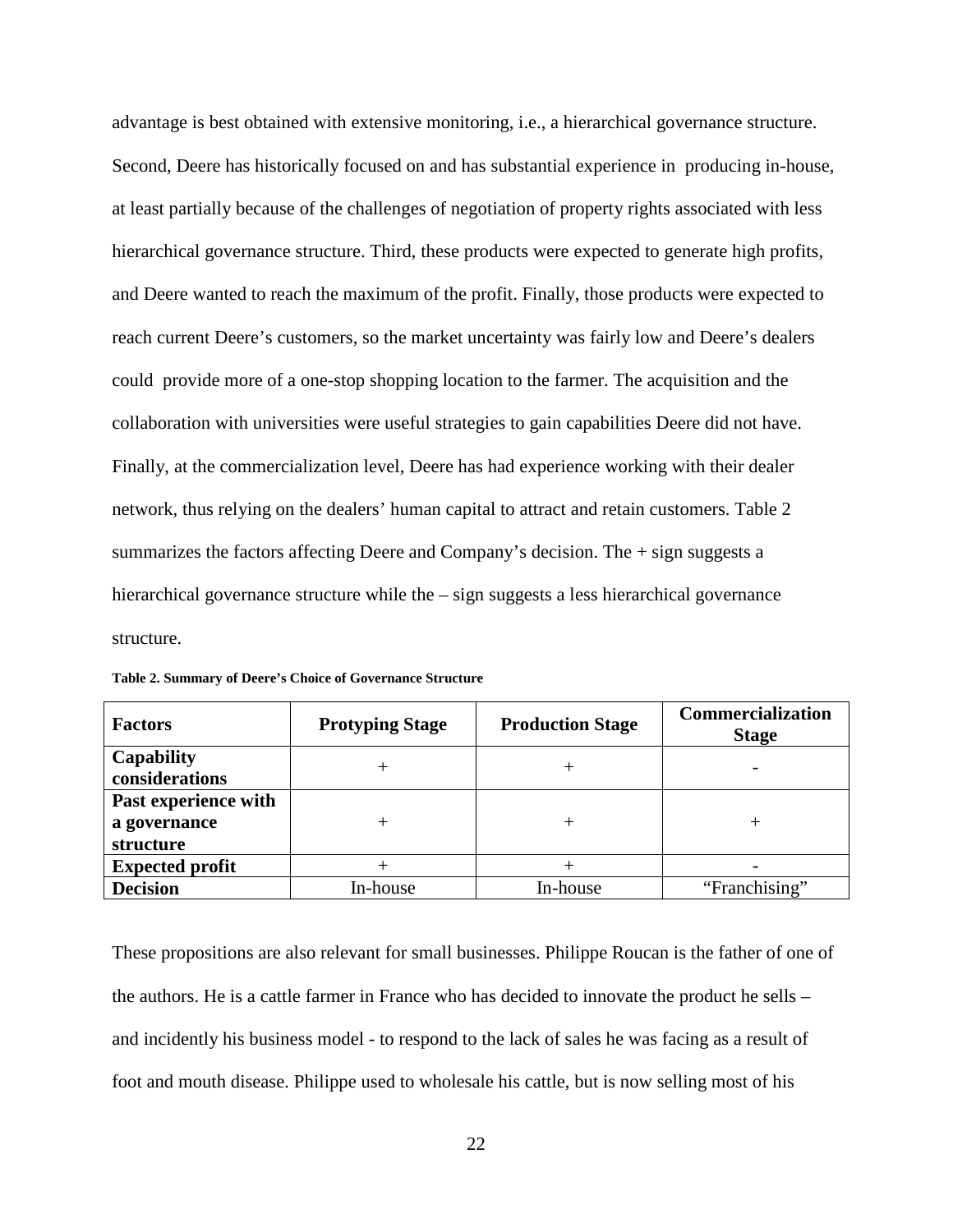production as a value-added product -- a 10 or 20 lb meat package composed of different pieces of meat. He continues to produce the cattle himself, outsources the packaging of the product, and sells the product directly by delivering to the customer (households and restaurants). Philippe has decided to continue to raise his cattle because one of his competitive advantages is producing a meat of quality that is consistent. He also has always done that, i.e., used this governance structure of producing in-house. Finally, most farmers who are also proposing a similar product as his are producing the cattle themselves.

Philippe is outsourcing the packaging aspect of the business for several reasons. First, at the time the product was introduced, Philippe was facing urgency. His calves were growing bigger and bigger and there were no sales in the regular channel. He had to try to sell the packaged valueadded product as far as possible. He had not time to build his own butchery and packaging plant. Furthermore, he did not have the human and physical capabilities to do so: he was not a butcher and would not have had enough employees. There was also significant market uncertainty: were the consumers going to like the packaging of the product, the delivering process, and the meat itself? Building a slaughter-house and a packaging plant that meet the regulatory constraints is also extremely costly. Philippe was not going to make enough money to finance such an investment unless he was to significantly increase the business and the supplies. He was not ready to do that. Finally, there was no significant competitive advantage for him in controlling that stage.

Philippe decided to sell and deliver the product himself rather than through a food retailer. Part of the value the customers perceive in the product is being able to connect with the producer. Philippe is also a great sales person, it is one of his competitive advantages. Table 3 summarizes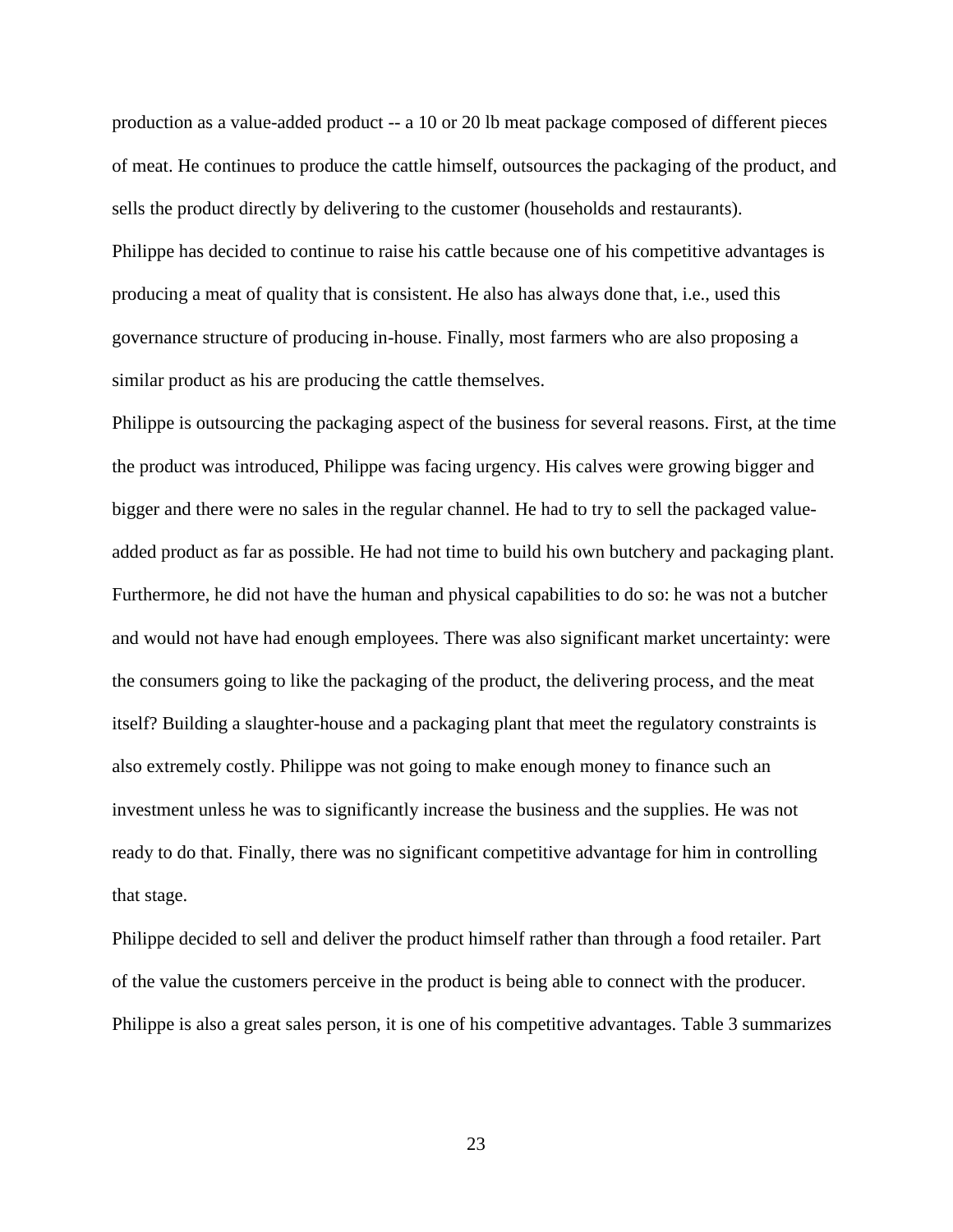the factors affecting Philippe's decision. The  $+$  sign suggests a hierarchical governance structure while the – sign suggests a less hierarchical governance structure.

| <b>Factors</b>                                    | <b>Production Stage I:</b><br>raising cattle | <b>Production Stage II:</b><br><b>Slaughtering and</b><br>Packaging | <b>Commercialization</b><br><b>Stage</b> |
|---------------------------------------------------|----------------------------------------------|---------------------------------------------------------------------|------------------------------------------|
| Capability<br>considerations                      | $^+$                                         |                                                                     | $^{+}$                                   |
| Past experience with<br>a governance<br>structure |                                              |                                                                     |                                          |
| Peers' pressure                                   |                                              |                                                                     |                                          |
| <b>Market uncertainty</b>                         |                                              |                                                                     |                                          |
| <b>Expected profit</b>                            |                                              | $^{+}$                                                              |                                          |
| <b>Decision</b>                                   | In-house                                     | Outsource                                                           | In-house                                 |

**Table 3. Summary of Philippe's Choice of Governance Structure** 

### **A Proposed Empirical Test**

As to future work, we will first conduct a survey of industry participants to test the validity of the propositions. The objective will be three-fold: 1) make sure the factors presented in this paper are the relevant ones to make an informed decision of governance structure, 2) determine which factors are the most influential in the choice of governance structure for disruptive and sustaining innovations, and 3) determine which factors are the most influential in the choice of governance structure for the different stages of the innovation cycle. Tables 2 and 3 present the expectations with respect to some of those factors. Because we have no expectations regarding the relative impact of potential for competitive advantage, past experience with a governance structure, potential profit, antitrust considerations, and peers' pressure in the choice of governance structure for disruptive versus sustaining innovations; these factors are not mentioned in Table 4. Because we have no expectations regarding the relative impact of speed, potential for competitive advantage, capability considerations, preemption strategies, past experience with a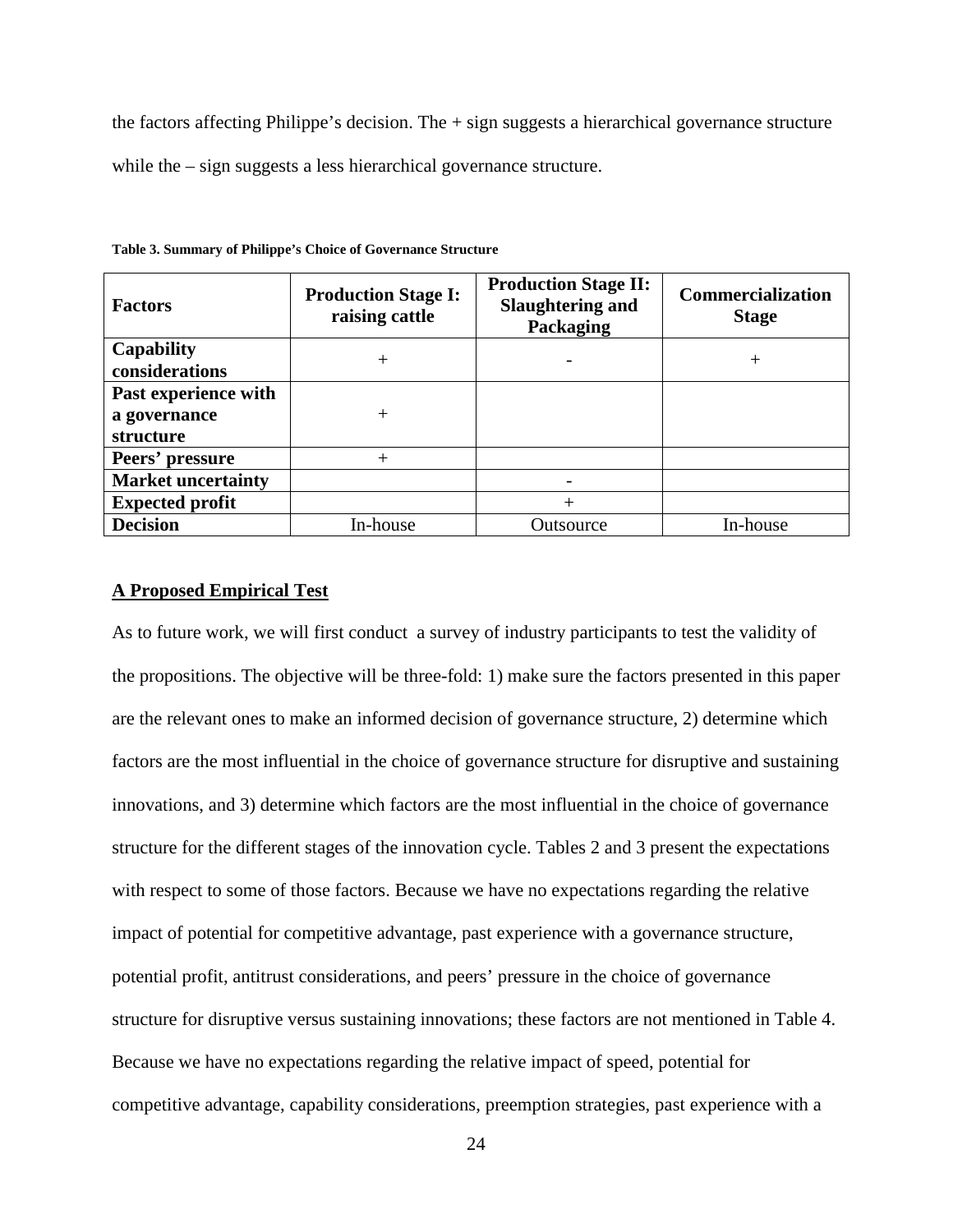governance structure, potential profit, antitrust considerations, and peers' pressure in the choice

of governance structure for each of the stages of the innovation cycle; these factors are not

mentioned in Table 5.

**Table 4. Relative Impact of each Factors in the Choice of Governance Structure for Disruptive versus Sustaining Innovations** 

| <b>List of Factors Having More Impact for</b><br><b>Disruptive Innovations than for Sustaining</b><br><b>Innovations</b> | <b>List of Factors Having More Impact for</b><br><b>Sustaining Innovations than for Disruptive</b><br><b>Innovations</b> |
|--------------------------------------------------------------------------------------------------------------------------|--------------------------------------------------------------------------------------------------------------------------|
| Market uncertainty                                                                                                       | Speed                                                                                                                    |
| Technical uncertainty                                                                                                    |                                                                                                                          |
| Risk of leakage of private information                                                                                   |                                                                                                                          |
| Capability considerations                                                                                                |                                                                                                                          |

**Table 5. Relative Impact of each Factors in the Choice of Governance Structure for each Stages of the Innovation Cycle** 

| List of Factors Having More Impact at the: |                            |                                |  |
|--------------------------------------------|----------------------------|--------------------------------|--|
| <b>Prototyping Stage</b>                   | <b>Production Stage</b>    | <b>Commercialization Stage</b> |  |
| Market uncertainty                         | Risk of leakage of private |                                |  |
|                                            | information                |                                |  |
| Technical uncertainty                      |                            |                                |  |
| Risk of leakage of private                 |                            |                                |  |
| information                                |                            |                                |  |

Following this survey and using the survey's results, a choice experiment survey will take place with industry stakeholders to test the propositions. The choice experiment survey will have five parts. The first part will focus on scenarios relative to disruptive innovations while the second part will offer scenarions relative to sustaining innovations. The third, fourth, and fifth parts will test scenarios referring to the prototyping, producting and commercialization stages of the innovation cycle respectively.

# **Conclusion**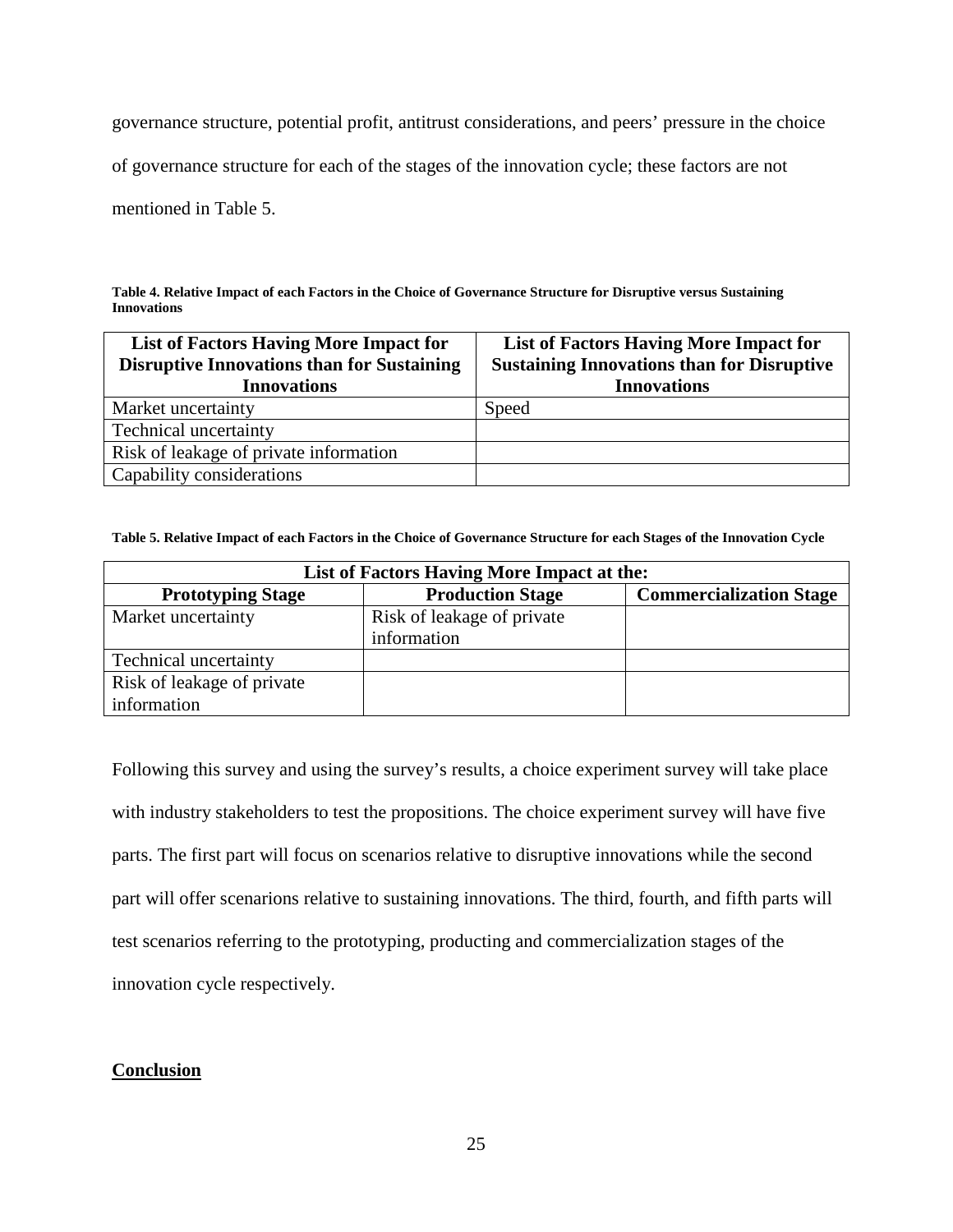The choice of governance structure for innovation projects/activities is complex. In this paper, we have attempted to consider strategy, marketing, economy, and environment in the choice of governance structure for product innovations. We have presented a conceptual framework based on strategic factors (market and technical uncertainties, risk of leakage of private information, speed, capability considerations, experiences with a governance structure, expected profit, antitrust considerations, and peers' pressure. We have presented propositions about how differences across these 10 factors influence the choices that firms make in terms of the hierarchical level of the governance structure. In addition to looking at how several factors affect the choice of governance structure, we have examined this choice over time, i.e., across the product stages of the innovation cycle. Indeed, we focus on product innovation and state propositions regarding the importance of each factor among the product stages of the innovation cycle: idea generation/prototyping, manufacturing/production, commercialization, marketing. We have also hypothesized how the decision making process may be different depending on the type of innovation: disruptive versus sustaining innovation. To illustrate the propositions, we have presented two examples of innovation: one at the corporate level and one for a small farm operation. Finally, we have also explained how we plan to test these propositions.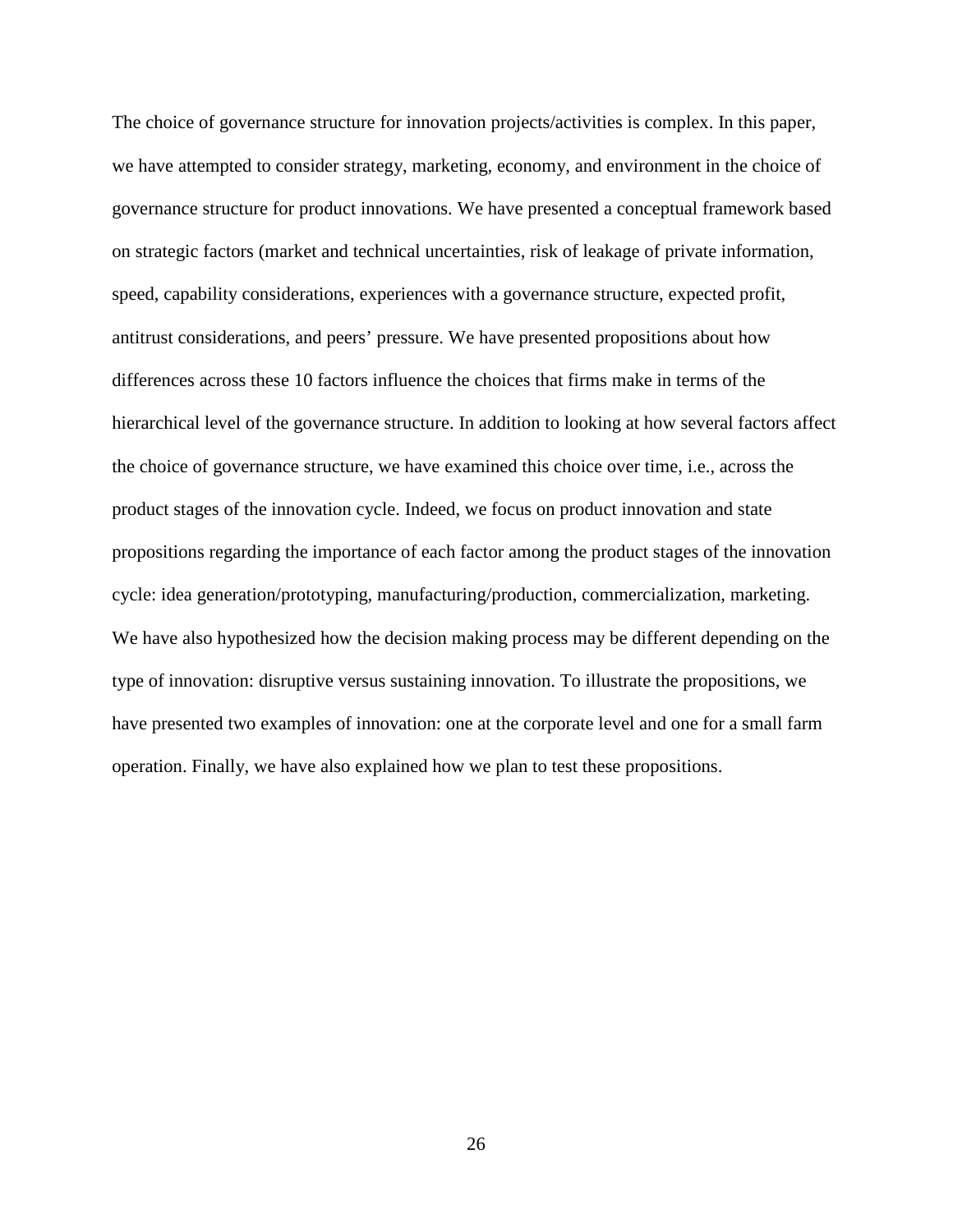# **Bibliography**

Ahuja, G, and R. Katila (2001). "Technological Acquisitions and the Innovation Performance of Acquiring Firms: a Longitudinal Study." *Strategic Management Journal,* 22: 197-220.

Argyres, N. S. and J. P. Liebeskind (1999). "Contractual Commitments, Bargaining Power, and Governance Inseparability: Incorporating History into Transaction Cost Theory." Academy of Management Review, 24 (1): 49-63.

Argyres, N. And T. Zenger (2008). "Capabilities, Transaction Costs, and Firm Boundaries: A Dynamic Perspective and Integration." Working paper, Boston University: Boston, MA.

Barsh, J., M. Capozzi, and J. Davidson (2008) "Leadership and Innovation." *The McKinsey Quarterly,* 1: 37-47.

Besanko, D; D. Dranove; M. Shanley (2000). "Economics of Strategy." Second edition. John Wiley and Sons, Inc.; Danvers, Massachussets.

Boehlje, M. (2001) "The Impact of Innovation and Technology Transfer on the Structure of Agriculture". Staff Paper 01-13.

Boehlje, M., A. W. Gray, J. D. Detre (2005). "Strategy Development in a Turbulent Business Climate: Concepts and Methods." *International Food and Agribusiness Management Review*, 8 (2): 21-40.

Boehlje, M. D., S. L. Hofing, R. C. Schroeder (1999). "Value Chains in the Agricultural Industries." Purdue University Staff Paper #99-10.

Boudreau, K. (2008). "Opening the Platform vs. Opening the Complementary Good? The Effect on Product Innovation in Handheld Computing." Working Paper.

Broring, S. (2008) "How Systemic Innovations Require Alterations Along the Entire Supply Chain: The Case of Animal-Derived Functional Foods" Journal on Chain and Network Science, 8 (2): 107-119.

Brown, J. S. and E. Olmsted Teisberg (2003). "Options Thinking for Leading Innovation." *University of Virginia, Darden School of Business.* 

Busija, E. C., H. M. O'Neil, C. P. Zeithaml (1997). "Diversification Strategy, Entry Mode, and Performance: Evidence of Choice and Constraints." Strategic Management Journal, 18 (4): 321- 327.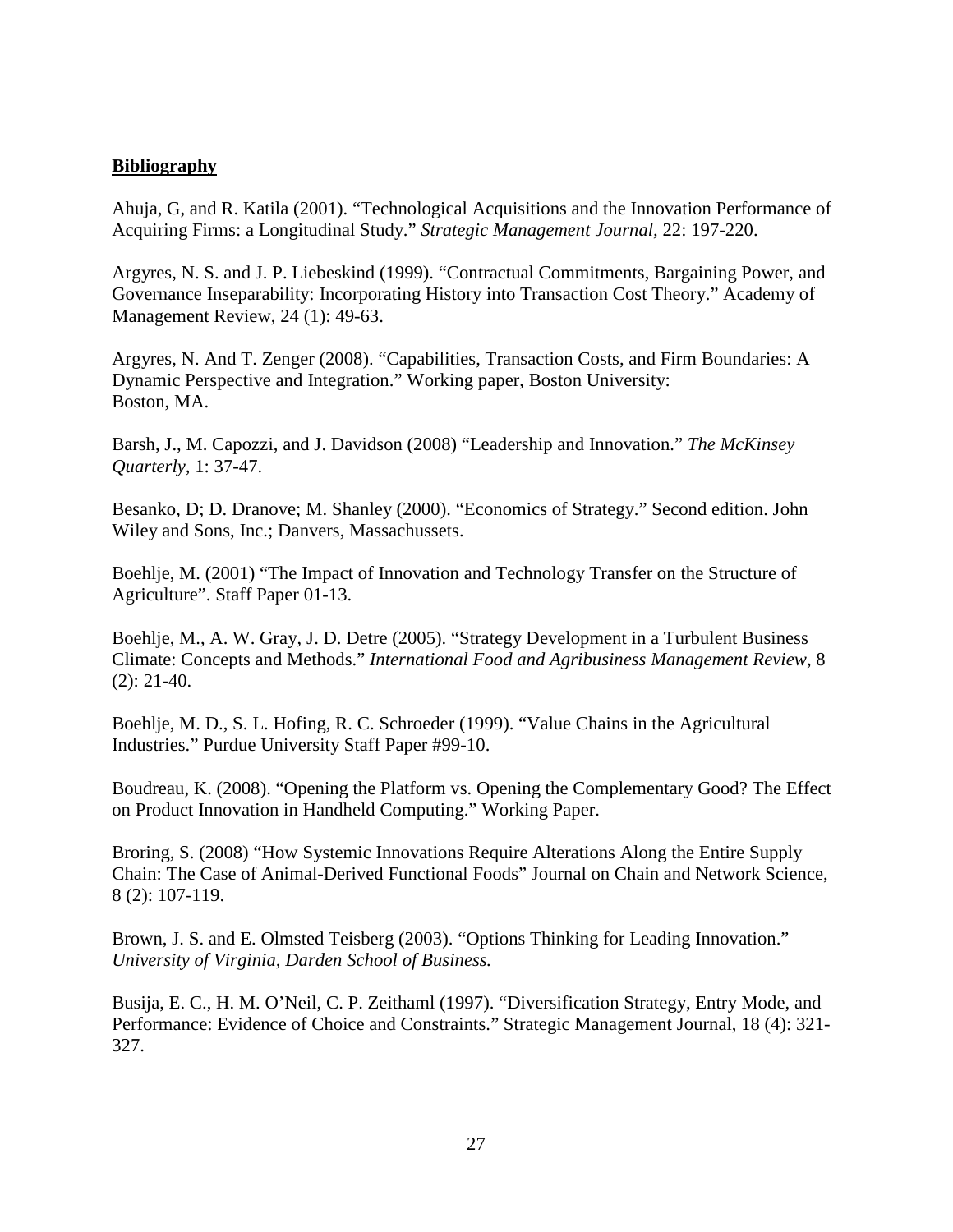Castañer, X., Garrette, B., and P. Dussauge (2008). "Horizontal Alliances versus Autonomous Production." Paper presented at Druid,  $25<sup>th</sup>$  Celebration Conference in Copenhagen.

Christensen, C. M., S. D. Anthony, E. A. Roth (2004). "Seeing what's next: Using the Theories of Innovation to Predict Industry Change." Harvard Business School Press, Boston Massachussets.

Christensen, C., and M. Raynor (2003). "The Innovator's Solution." Boston, MA: Harvard Business School Press.

Dacin, M. T., C. Oliver, J-P. Roy (2007). "The Legitimacy of Strategic Alliances: An Institutional Perspective". *Strategic Management Journal*, 28: 169-187.

Diez-Vial, I. (2007). "Explaining Vertical Integration Strategies: Market Power, Transactional Attributes and Capabilities." *Journal of Management Studies*, 44 (6): 1017-1040.

Dodourova, M. (2003). "Industry Dynamics and Strategic Positioning in the Wireless Telecommunications Industry: the Case of Vodafone Group plc." *Management Decision*, 41 (9): 859-870.

Fernandez-Cornego, J. (2004). "The Seed Industry in U.S. Agriculture: an Exploration of Data and Information on Crop Seed Markets, Regulation, Industry Structure, and Research and Development." Economic Research Service, Agriculture Information Bulletin No 786, accessed at url: http://www.ers.usda.gov/Publications/AIB786/

Garcia, R. and R. Calantone (2002). "A critical look at technological innovation typology and innovativeness terminology: a literature review." *The Journal of Product Innovation Management*, 19: 110-132.

Gawer, A. And R. M. Henderson (2005). "Platform Owner Entry and Innovation in Complementary Markets: Evidence from Intel." *NBER Working Paper* No. W11852.

Germain, R., C. Claycomb, C. Dröge (2008). "Supply Chain Variability, Organizational Structure, and Performance: The Modering Effect of Demand Unpredictability." *Journal of Operations Management*, 26 (5): 557-570.

Geyskens, I., J-B. E. M. Steenkamp, N. Kumar (2006). "Make, Buy, or Ally: A Transaction Cost Theory Meta-Analysis." *Academy of Management Journal*, 49 (3): 519-543.

Goes, J. B. And S. H. Park (1997). "Interorganizational Links and Innovation: the Case of Hospital Services", *Academy of Management Journal*, 40 (3): 673-696.

Gray, A. W., M. D. Boehlje, P. V. Preckel (2006). "Value Chain Risk and Reward Sharing and Governance Structures: Implications for Industry Strategy and Structure." *Journal on Chain and Network Science,* 6: 45-54.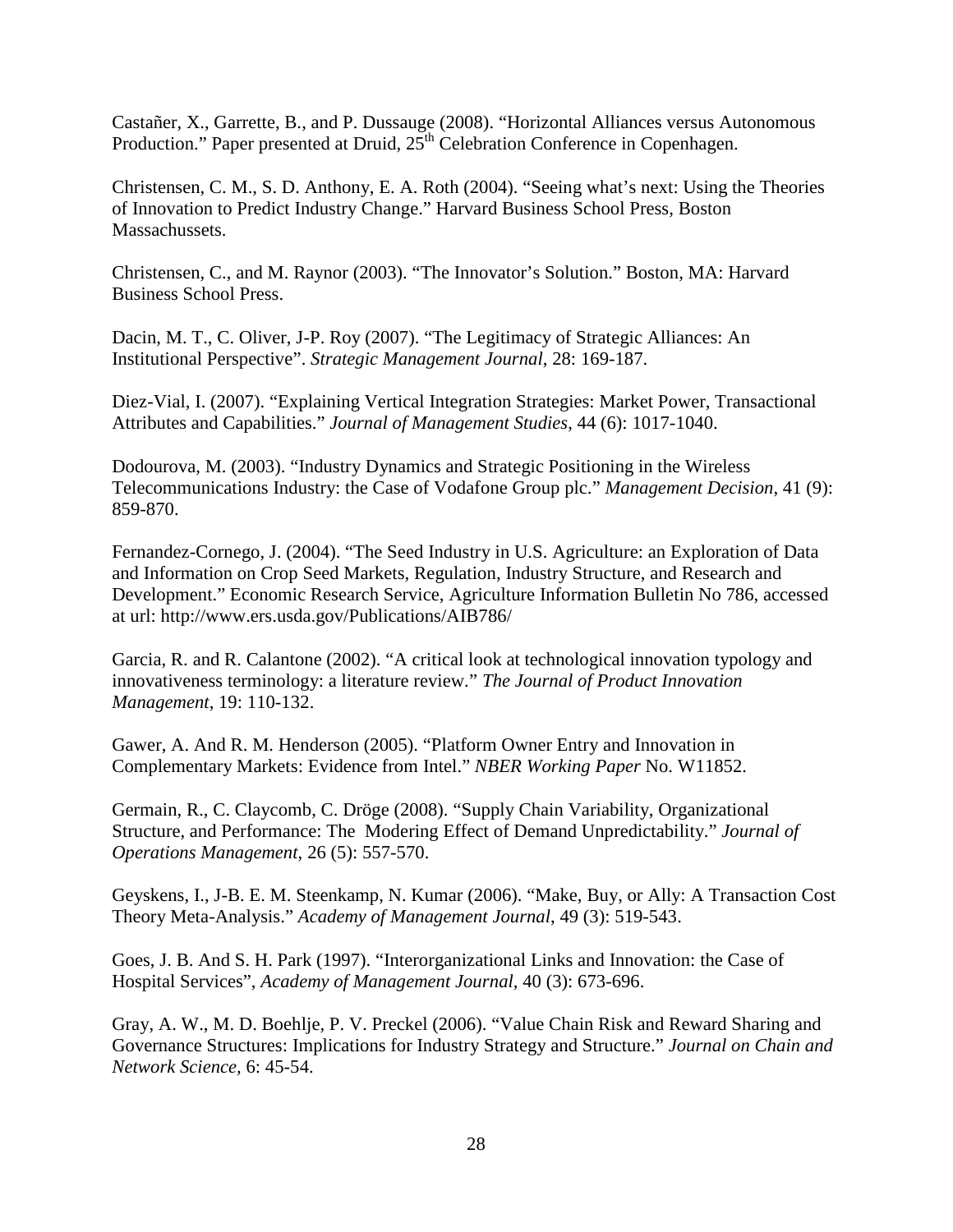Gray, A., M. Boehlje, V. Amanor-Boadu, and J. Fulton (2004). "Agricultural Innovation and New Ventures: Assessing the Commercial Potential." *American Journal of Agricultural Economics*, 86-5: 1322-1329.

Graff, G., A. Heiman, C. Yarkin and D. Zilberman (2003) "Privatization and Innovation in Agricultural Biotechnology." *Giannini Foundation of Agricultural Economics.* 

Greene, W. H. (2005). "Econometric Analysis". Fifth Edition. Pearson Education.

Gulati, R. (1995) "Social Structure and Alliance Formation Patterns: A longitudinal Analysis." *Administrative Science Quarterly,* 40 (4): 619-652.

Hagedoorn, J (1993). "Understanding the Rationale of Strategic Technology Partnering: Interorganizational Modes of Cooperation and Sectoral Differences." *Strategic Management Journal*, 14: 371-385.

Hauser, B. (2008). "Innovation in Global Retail Banking." Diploma Thesis, Purdue University.

Henderson, R., and K. Clark (1990). "Architectural Innovation: The Reconfiguration of Existing Product Technologies and the Failure of Established Firms." *Administrative Science Quarterly*, 35: 9-30.

Insinga, R. C. and M. J. Werle (2000). "Linking Outsourcing to Business Strategy." *Academy of Management Executive*, 14-4 :58-70.

Iyer, B. and T. H. Davenport (2008). "Reverse Engineering, Google's Innovation Machine." *Harvard Business Review*, April 2008: 59-68

Jacobides, M. G. and S. G. Winter (2005). "The Co-Evolution of Capabilities and Transaction Costs: Explaining the Institutional Structure of Production." *Strategic Management Journal*, 26: 395-413.

Judge, G. G., W. E. Griffiths, R. Carter Hill, H. Lütkepohl, T. Lee (1985). "The Theory and Practice of Econometrics." Second Edition. John Wiley and Sons.

King, John L., David Schimmelpfennig (2003). "Mergers, Acquisitions, and Stocks of Agricultural Biotechnology Intellectual Property." *AgBioForum*, 8-2&3: 83-88. Available on the World Wide Web: HTTP://WWW.AGBIOFORUM.ORG

Klos, Tomas B. and B. Nooteboom (2001). "Agent-based Computational Transaction Cost Economics." *Journal of Economics Dynamics & Control*, 25: 503-526.

Kogut, Bruce (1988) "Joint Ventures: Theoretical and Empirical Perspectives." *Strategic Management Journal*, 9: 319-332.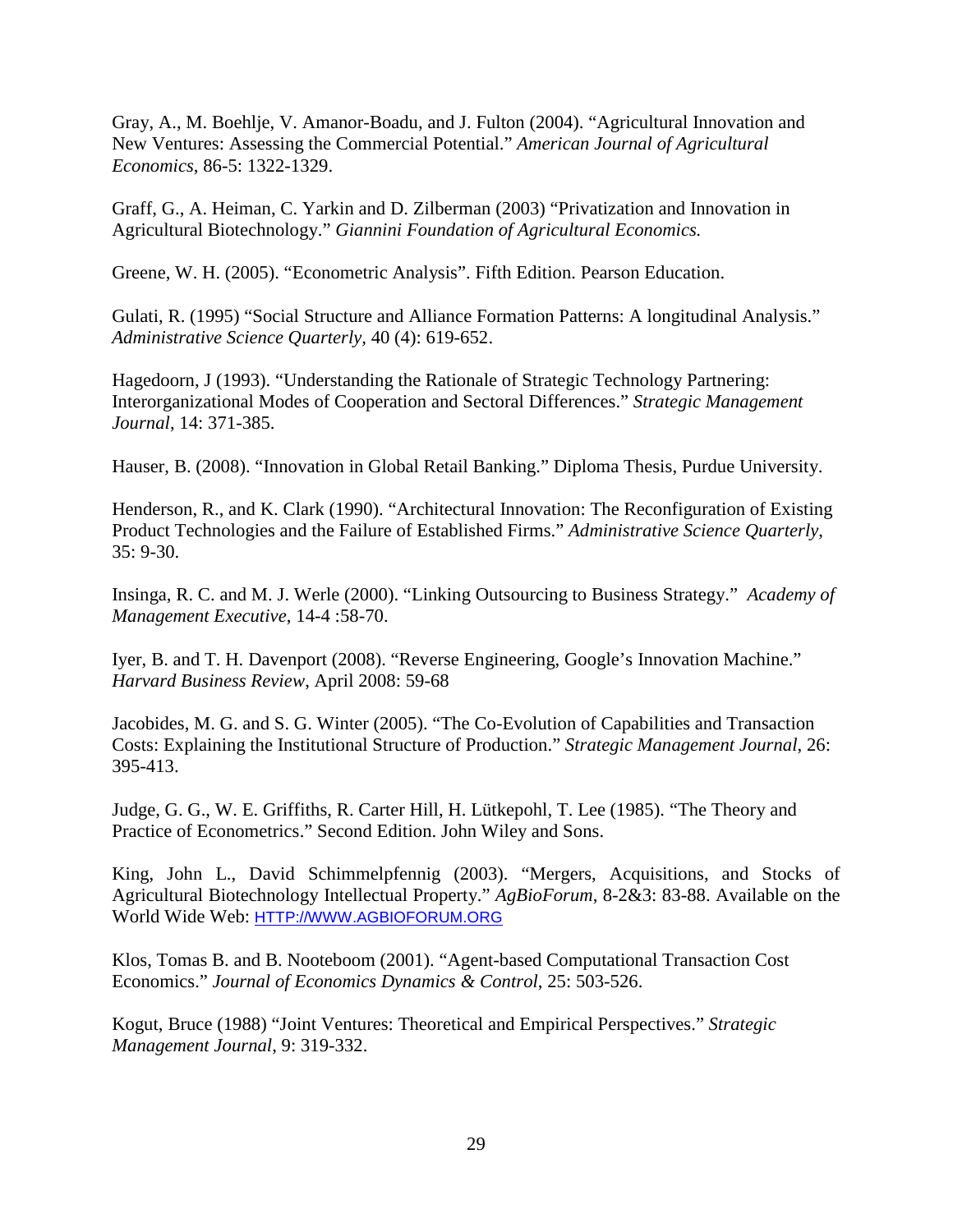Kogut, B. and H. Singh (1988). "The Effect of National Culture on the Choice of Entry Mode." *Journal of International Business Studies*, 19: 414-432*.* 

Lee, J. and F. M. Veloso (2008). "Interfirm Innovation under Uncertainty: Empirical Evidence for Strategic Knowledge Partitioning." *The Journal of Product Innovation Management*, 25: 418-435.

Leiblein, M. J. (2003). "The Choice of Organizational Governance Form and Performance: Predictions from Transaction Cost, Resource-based, and Real Options Theories." *Journal of Management*, 29 (6): 937-961.

Lin, Z., M. W. Peng, H. Yang, S. L. Sun (2008). "How do Networks and Learning Drive M&As? An Institutional Comparison between China and America." *Strategic Management Journal*, Forthcoming.

Lorenzoni, G. and A. Lipparini (1999). "The Leveraging of Interfirm Relationships as a Distinctive Organizational Capability: A Longitudinal Study." *Strategic Management Journal*, 20: 317-338.

Luehrman, T. A. (1998). "Investment Opportunities as Real Options: Getting Started on the Numbers." *Harvard Business Review* : 51-67.

MacDonal, J. M. and M. L. Hayenga (2003). "Concentration, Mergers, and Antitrust Policy." Working Paper.

Makadok, R. and R. Coff (2009). "Both Market and Hierarchy: An Incentive-System Theory of Hybrid Governance Forms". *Academy of Management Review*, 34 (2): 297-319.

McGrath, R. G., and I.C. MacMillan (2000). "The Entrepreneurial Mindset." Harvard Business School Press, Boston, MA.

Milgrom, P., & Roberts, J. 1992. Economics, organization and management. Englewood Cliffs, NJ: Prentice Hall.

Moatti, V. (2007). "The Choice among Acquisitions and Alliances versus Internal Development: the Role of Imitation and Experience." *Working Paper*.

MSU (2005). PowerPoint presentation for the  $7<sup>th</sup>$  annual national value-added ag conference.  $7<sup>th</sup>$ annual national value-added ag conference, Indianapolis, IN June 16 & 17, 2005. MSU product center for agriculture and natural resources.

Orelli, B. (2008). "Monsanto Seeds its Pipeline." *The Motley Fool*. August 29, 2008. Available at http://www.fool.com/investing/general/2008/08/29/monsanto-seeds-its-pipeline.aspx.

Parmigiani, A. (2007). "Why do Firms both Make and Buy? An Investigation of Concurrent Sourcing." *Strategic Management Journal*, 28: 285-311.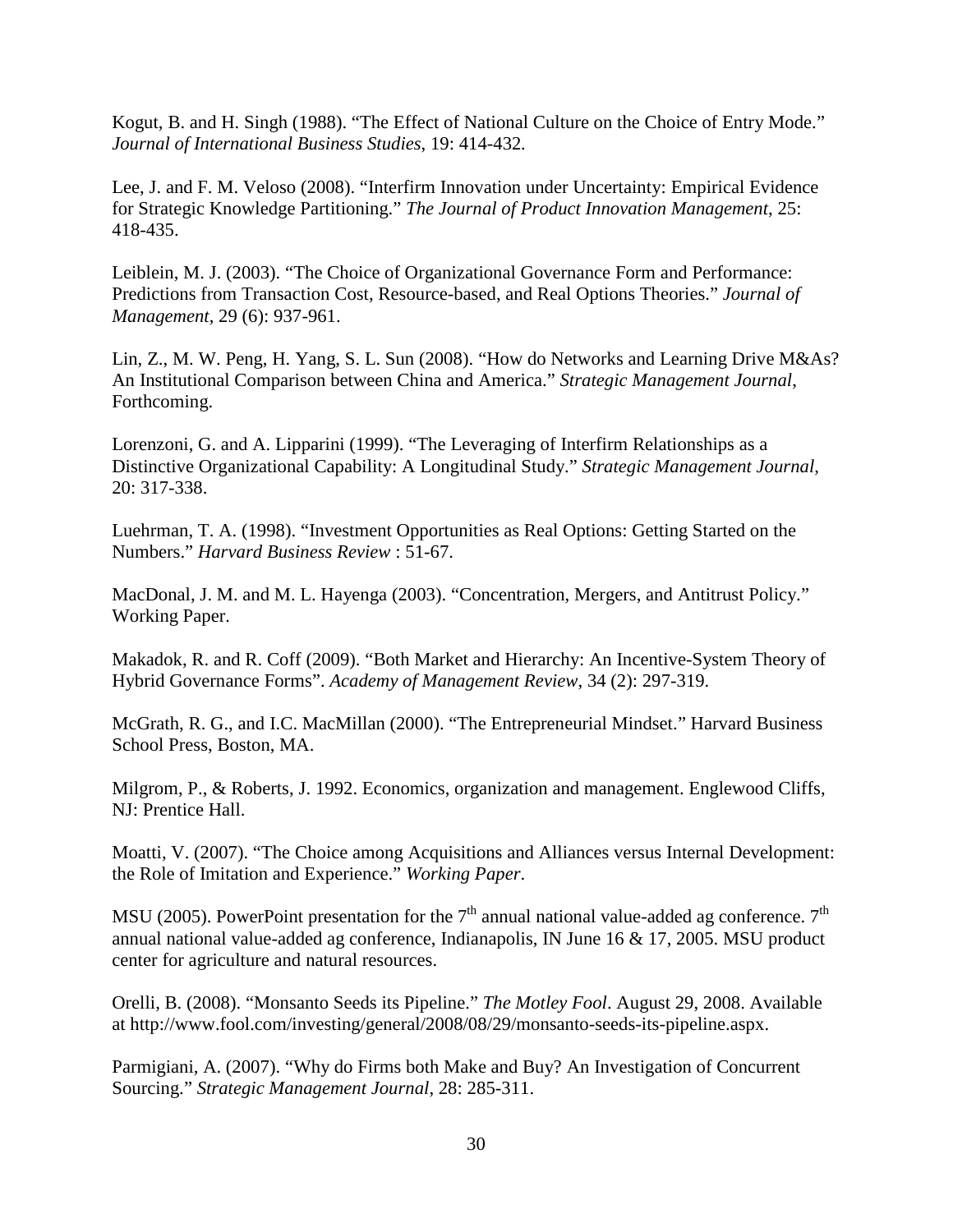Pena, I. (1998). "Business Investment Strategy and Technological Innovation in Agribusiness Firms." PhD Dissertation, Purdue University.

Peterson, H. C., A. Wysocki, S. B. Harsh (2001) "Strategic Choice along the Vertical Coordination Continuum." *International Food and Agribusiness Management Review,* 4: 149- 166.

Pisano, G.P. (1989). "Using Equity Participation to Support Exchange: Evidence from the Biotechnology Industry." *Journal of Law, Economics and Organization*, 5(1):109-126.

Podolny, J. (1994). "Market Uncertainty and the Social Character of Economic Exchange", Administrative Science Quarterly, 39: 458-483.

Pray, C., J. F. Oehmke, A. Naseem (2005). "Innovation and dynamic efficiency in plant biotechnology: An introduction to the researchable issues." *AgBioForum*, *8*(2&3), 52-63. Available on the World Wide Web: http://www.agbioforum.org.

Richards, T. J. and M. R. Manfredo (2003). "Post-Merger Performance of Agricultural Cooperatives." *Agricultural Finance Review*, Fall 2003.

Ross, B. and R. Westgren (2008). "Entrepreneurial Opportunities in Agri-Food Supply Chains: Modeling the Dynamics of Discovery and Exploitation." Paper presented at the IAMA conference in Monterey.

Roth, E. A. and K. D. Sneader (2006). "Reinventing Innovation at Consumer Goods Companies." *The McKinsey Quarterly*. Web exclusive. November 2006.

Roucan-Kane, M., I. Pena, M. Boehlje, J. Akridge (2008). ""Factors Influencing Organizational Structure in the Food Manufacturing, Chemical, Agricultural Wholesaling and Biotechnology Industries." *Journal of Chain and Network Science*. In review.

Sampson, R. C. (2007). "R&D Alliances and Firm Performance: The Impact of Technological Diversity and Alliance Organization on Innovation." *Academy of Management Journal.* 50.2: 364-386

Sakakibara, M. (2002). "Formation of R&D Consortia: Industry and Company Effects." *Strategic Management Journal*, 23: 1033-1050.

Sawler, J. (2005). "Horizontal Alliances and the Merger Paradox." *Managerial and Decision Economics*, 26: 243-248.

Stanek, M. B. (2004). "Measuring alliance value and risk: A model approach to prioritizing alliance projects." *Management Decision*, 42 (2): 182-204.